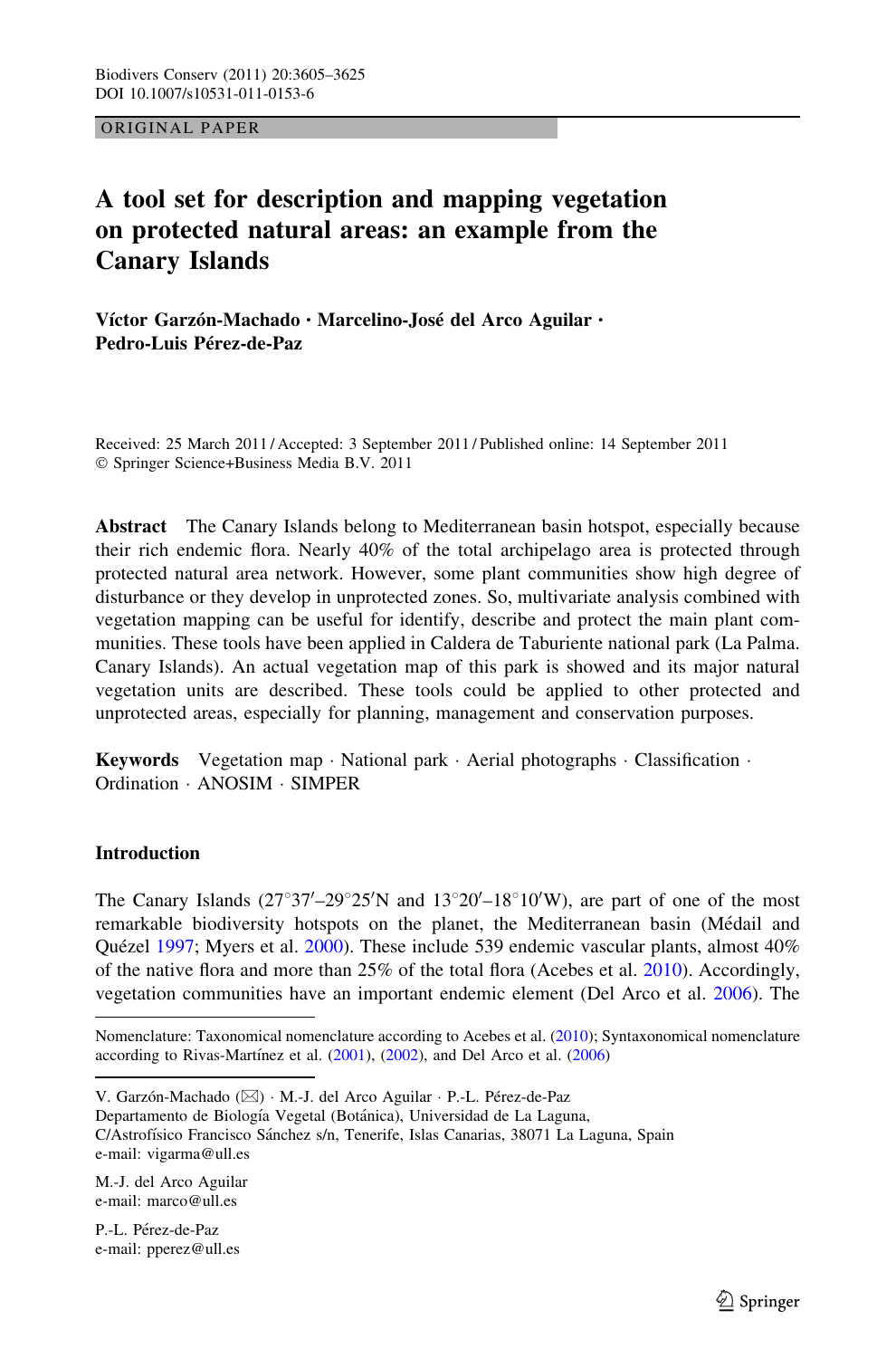Canary Islands endemic flora is highly vulnerable to environmental change (Reyes-Betancort et al. [2008](#page-19-0)). For this reason, nearly 40% of the total archipelago area is now protected, through local network of 146 protected areas (Gobierno de Canarias [2000\)](#page-18-0) and also through European legislation (Annex 2 of the EU Habitats Directive 92/42/CEE), preserving this richness and floristic singularity. Despite this, some plant communities like Euphorbia scrubs, thermo-sclerophyllous woodland and laurel forest have greatly retreated, sometimes with little possibility of recovery (Del Arco et al. [2010\)](#page-19-0).

Vegetation mapping is a good tool to identify the main plant communities, as well as to understand their relationships with environmental factors (Faber-Langendoen et al. [2007](#page-19-0)). This valuable information is essential to analyze and establish conservation priorities (Franklin [1995](#page-19-0); Blasi et al. [2005;](#page-18-0) Hoagland [2000;](#page-19-0) Biondi et al. [2011\)](#page-18-0).

The aim of this study was to map and describe at a detailed scale the vegetation of Caldera de Taburiente national park using a particular tool set. There are some general maps of the island (Ceballos and Ortuño [1976;](#page-18-0) Santos [1983](#page-20-0); Del Arco et al. [2006](#page-19-0)), but no maps of Caldera at this scale.

#### **Methods**

#### Study area

Caldera de Taburiente national park is located on the island of La Palma, in the northwest portion of the Canary archipelago. This young island (1.6 Ma) (Carracedo [1980\)](#page-18-0) includes a gigantic volcanic feature (caldera) measuring 8 km in diameter. The latter has about 2,000 m depth, from its highest point (Roque de los Muchachos, 2,426 m a.s.l.) to the lowest (Dos Aguas, 430 m a.s.l.), with a steep terrain. Its basic characteristics include a rough topography, with deep precipices, slopes of greater than  $50^\circ$  inclination, and many near-vertical rocky walls (Afonso [1988\)](#page-18-0). The climate is Mediterranean, with a warm and dry summer. The annual average temperature varies between  $15.6^{\circ}\text{C}$  in Taburiente  $(820 \text{ m a.s.}!)$  and  $9.5^{\circ}\text{C}$  in Roque de los Muchachos  $(2,426 \text{ m a.s.}!)$ . Winters are cool, with an average temperature of  $11.6^{\circ}\text{C}$  in January in Taburiente. At the higher elevations, there are nighttime frosts in the autumn, winter and spring. Most rainfall occurs in autumn and winter, varying between 498 mm in Mirador de las Chozas (1,380 m a.s.l.) and 978.2 mm in Tenerra (1,070 m a.s.l.). At the summit of Roque de los Muchachos annual precipitation can reach 869.3 mm, sometimes in the form of snow (Del Arco et al. [1999](#page-19-0)). From a bioclimatic point of view, Canary Islands belong to Mediterranean macrobiocli-mate (Rivas-Martínez [1997;](#page-20-0) [2007](#page-20-0)). Within it, several bioclimatic belts have been defined by using a combination of thermotype and ombrotype. Bioclimatic belts are the successive types or groups of physical media along an altitudinal or latitudinal cliseries in which plant communities are integrated. Thermotypes are the spaces within an ''Itc'' (Compensated thermicity index) gradient. Ombrotypes are the spaces within an ''Io'' (Ombrothermic index) gradient (Table [1](#page-2-0)).

Twelve bioclimatic belts exist within the Caldera de Taburiente. These include combinations of infra-, thermo-, meso- and supramediterranean thermotypes, with dry, sub-humid and humid ombrotypes (Del Arco et al. [2009](#page-19-0)). Regarding to flora, the park includes about 390 plant species. Of these, 86 are Canary endemisms, 28 of which are restricted to La Palma, and 18 Macaronesian endemisms (Santos [2004](#page-20-0)).

Caldera de Taburiente has suffered different human impacts like fires or grazing. The latter has been especially harmful (Garzón-Machado et al. [2010](#page-19-0)). Despite of this, some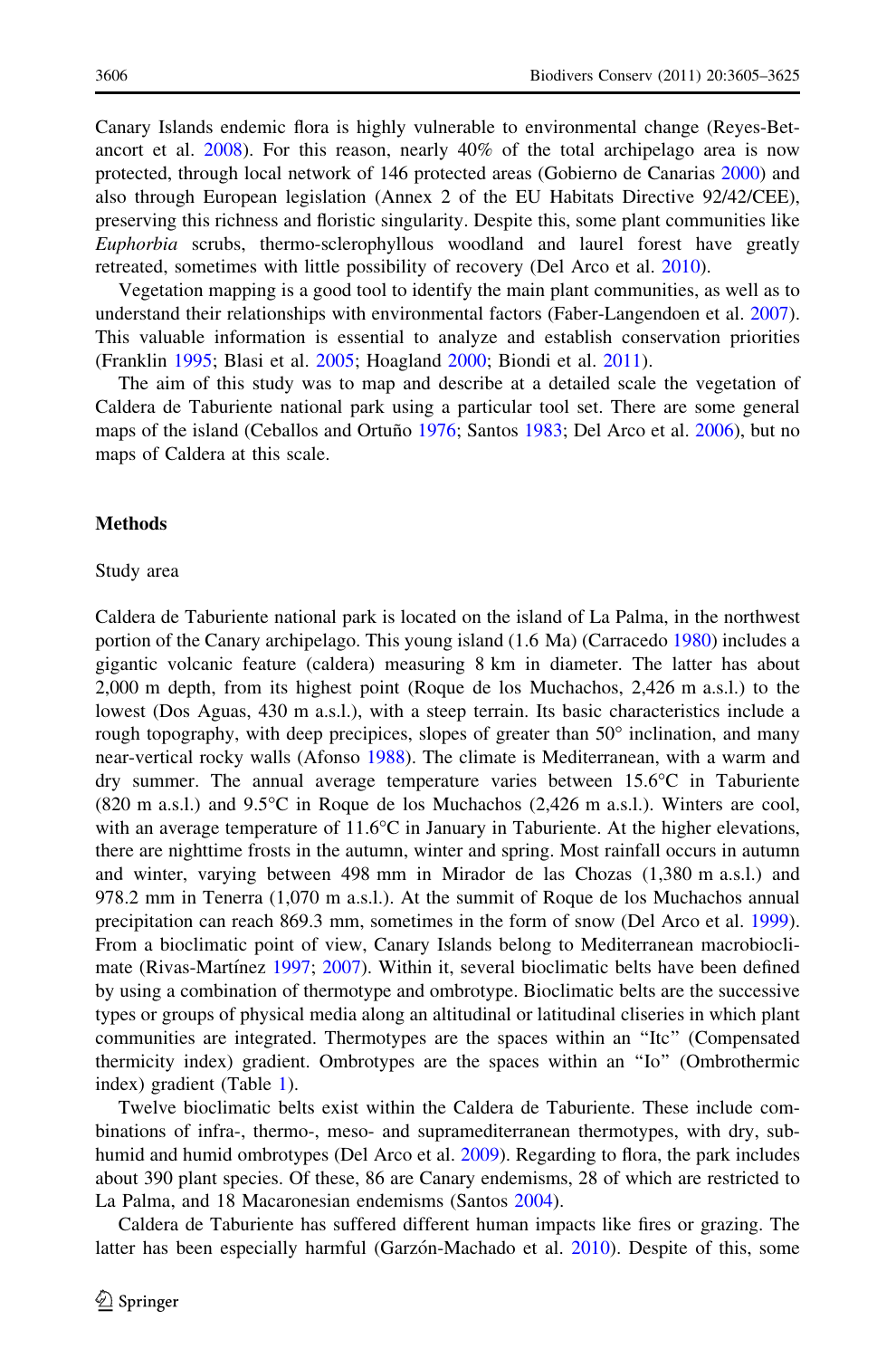| Thermotype          | Itc <sup>a</sup> |
|---------------------|------------------|
| Inframediterranean  | $580 - 450$      |
| Thermomediterranean | $450 - 350$      |
| Mesomediterranean   |                  |
| Lower               | $350 - 280$      |
| Upper               | $280 - 210$      |
| Supramediterranean  | $210 - 80$       |
| Ombrotype           | Io <sup>b</sup>  |
| Dry                 |                  |
| Lower               | $2.0 - 2.5$      |
| Upper               | $2.5 - 3.0$      |
| Subhumid            | $3.0 - 5.5$      |
| Humid               | $5.5 - 11$       |

<span id="page-2-0"></span>Table 1 Threshold values for thermotypes and ombrotypes present in Caldera de Taburiente, according to Rivas-Martínez ([1997\)](#page-20-0)

<sup>a</sup> Itc =  $[(T + M + m) \times 10] \pm C$ , where T mean annual temperature, M and m mean maximum and minimum temperatures in the coldest month, C compensation value

 $b$  Io = (Pp/Tp)  $\times$  10, where Pp (Positive rainfall) annual rainfall in mm, taking into account only the months with mean temperature higher than  $0^{\circ}C$ , and  $Tp$  (Positive temperature) value in tenths of degrees resulting from the sum of the mean temperatures of the months with a mean higher than  $0^{\circ}C$ 

sectors have been relatively well preserved. In 1954 this area was classified as a national park, and incorporated to national park's Network of Spain. Recently it has been transferred to the Canary Government (Gobierno de Canarias [2011\)](#page-19-0).

## Data collection

The methodology used for data collection was divided into the following phases:

- Physiognomic analysis of vegetation at 1:10.000 scale, using aerial photographs (2009 flight). For this purpose, the vegetation map of La Palma was used as a guideline (Del Arco et al. [2006](#page-19-0)).
- Field exploration to confirm the previous analysis and register other types of vegetation not registered in that map and unrevealed through aerial photographs.
- Location of sampling plots. 147 of these plots were located at random, covering all vegetation types identified earlier. The number of plots for each vegetation type varied according to the respective area and accessibility. Later, 37 plots were added from sources in the literature (Pérez-de-Paz et al. [1994](#page-19-0); Martín et al. [2007](#page-19-0)). In all plots, abundance-cover index of all vascular plant species was measured following the method of Braun-Blanquet ([1979\)](#page-18-0). Phytosociological nomenclature follows Rivas-Martínez et al.  $(2001)$ ;  $(2002)$  $(2002)$ , and Del Arco et al.  $(2006)$  $(2006)$ . The ranks of subassociation, association and alliance were used to delimit the map units, as they have been proved very useful for describing vegetation (Biondi et al. [2004;](#page-18-0) Biondi et al. [2011\)](#page-18-0). Altitude, slope, aspect and UTM coordinates of each location were also recorded. The latter was used to subsequent position in digital cartography, and extract bioclimatic and geological variables for each studied place from their respective maps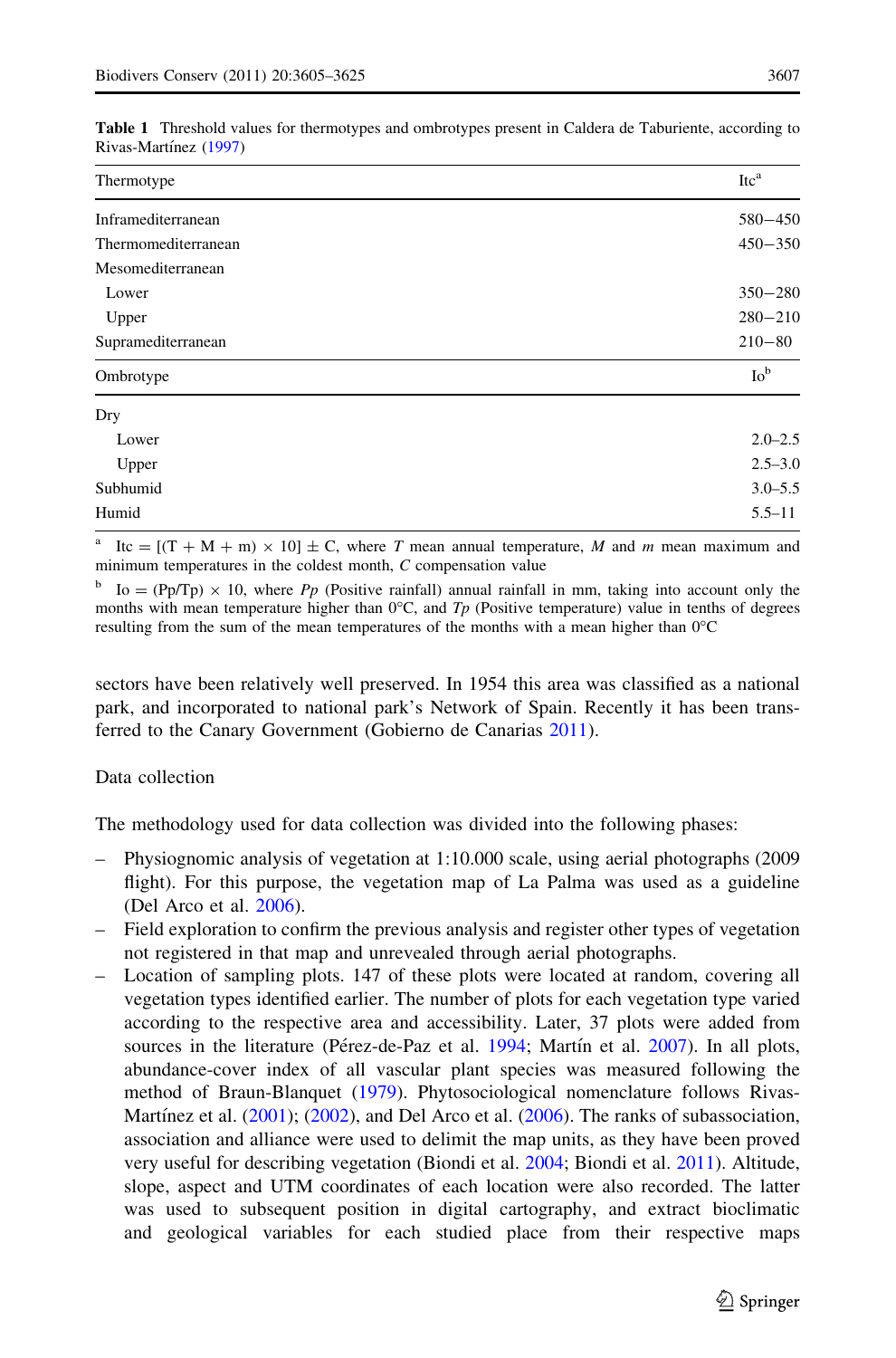<span id="page-3-0"></span>

| Table 2 Ranges of environ-<br>mental variables                  | Environmental variables | Values                               |
|-----------------------------------------------------------------|-------------------------|--------------------------------------|
|                                                                 | Altitude                | 430–2375 m a.s.l. <sup>a</sup>       |
|                                                                 | Slope                   | $5 - 90^\circ$ <sup>a</sup>          |
|                                                                 | Aspect                  | N, S, W, E, NE, SE, NW, SW           |
|                                                                 | Thermotype              | Inframediterranean                   |
|                                                                 |                         | Thermomediterranean                  |
|                                                                 |                         | Lower-Mesomediterranean              |
|                                                                 |                         | Upper-Mesomediterranean              |
|                                                                 |                         | Supramediterranean                   |
|                                                                 | Ombrotype               | Lower-dry                            |
|                                                                 |                         | Upper-dry                            |
|                                                                 |                         | Subhumid                             |
|                                                                 |                         | Humid                                |
|                                                                 | Geology                 | Alluvial                             |
|                                                                 |                         | Rock falls                           |
|                                                                 |                         | Basaltic lava flows                  |
|                                                                 |                         | Phonolitic lava flows                |
|                                                                 |                         | Colluvial and landslide deposits     |
|                                                                 |                         | Gabbros                              |
|                                                                 |                         | Basaltic pyroclasts                  |
| <sup>a</sup> The variable takes value<br>within the range shown |                         | Sediments, agglomerates and breccias |

(Del Arco et al. [2009](#page-19-0) and Carracedo et al. [2001\)](#page-18-0). The bioclimatic variables used in this study were thermotype and ombrotype. Table 2 shows these environmental variables.

## Data analysis

Vegetation and related environmental factors were analyzed using multivariate techniques (classification and ordination analyses). A data matrix plots-versus-species was created using a transformed Van der Maarel cover-abundance scale (Van-der-Maarel [2005](#page-20-0)) (Table 3). The matrix was subjected to the hierarchical agglomerative clustering method to

| <b>Table 3</b> Transformation of                                              |             |      |
|-------------------------------------------------------------------------------|-------------|------|
| Braun-Blanquet cover-abundance<br>scale to Van der Maarel cover<br>percentage | <b>BrB1</b> | Ord% |
|                                                                               |             | 0.5  |
|                                                                               | ┿           |      |
|                                                                               |             |      |
|                                                                               |             |      |
|                                                                               | 2           | 8.5  |
|                                                                               |             | 17.5 |
| <b>BrBl</b> Original Braun-Blanquet<br>scale, Ord% ordinal transform          | 3           | 35   |
|                                                                               | 4           | 70   |
| scale % approximation from<br>1981, see van der Maarel (2005)                 | 5           | 140  |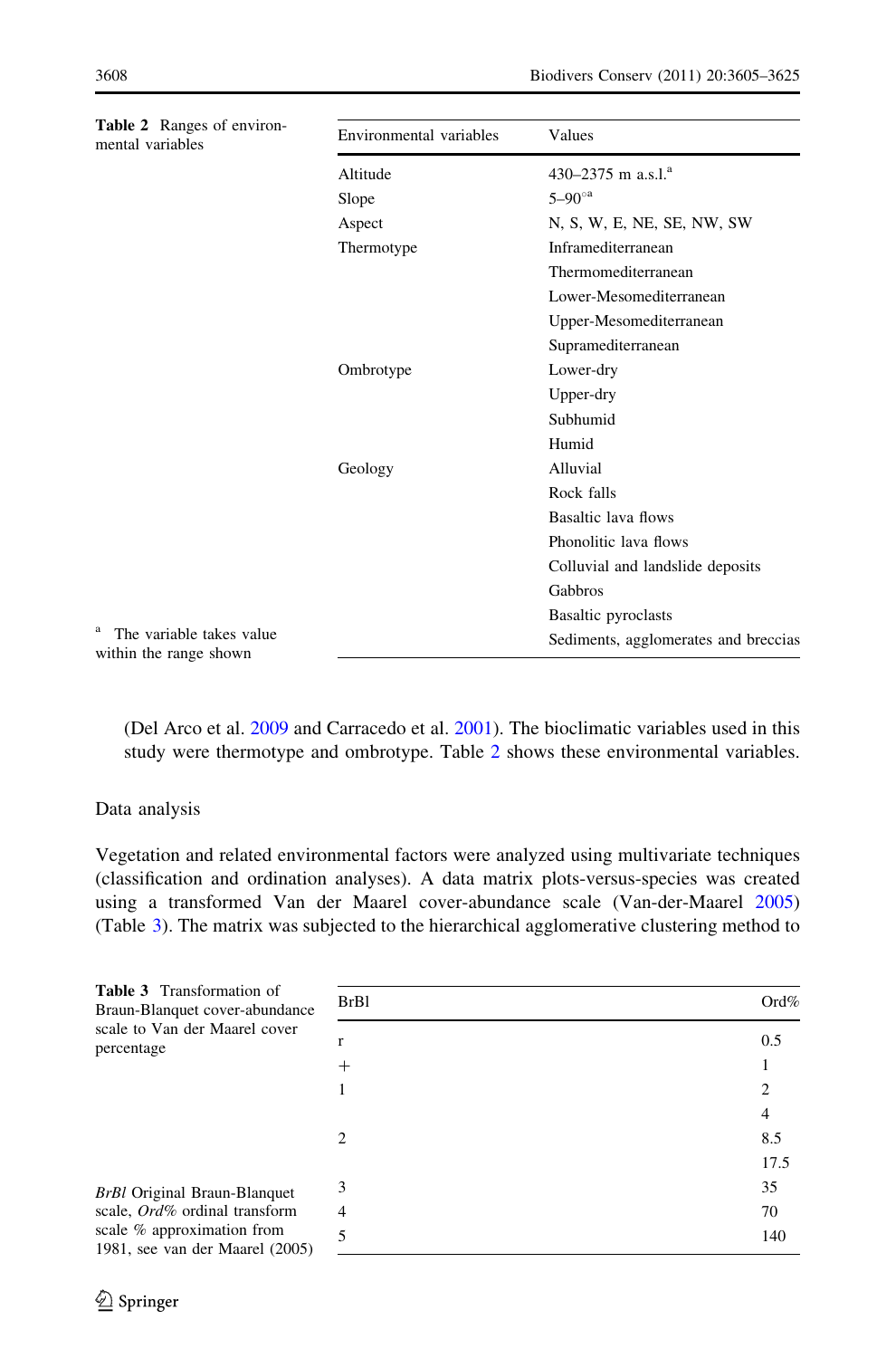separate out the major groups of vegetation. Complete linkage was used as the method for grouping under Euclidean distance as similarity coefficient (Leps and Smilauer [2003](#page-19-0)). Natural vegetation units were identified as homogeneous groups in the dendrogram.

One-way analysis of similarity (ANOSIM) (Clarke [1993](#page-18-0)) was used for the interpretation of the optimal level of clustering. It compares average rank similarities within preselected homogeneous groups to average rank similarities between groups and yields a measure statistic (R) ranging from 0 to 1, with values larger than 0.75 indicating a strong separation. A significance level of 0.001 was used to distinguish between communities. A similarity percentage analysis (SIMPER) (Clarke [1993\)](#page-18-0) was used to evaluate the major species contributing to the similarities within communities previously detected by cluster and ANOSIM analyses. These species were used to describe the plant communities. The software used for all these analyses was Community Analysis Package 3.11 (Seaby et al. [2004\)](#page-20-0).

Ordination techniques were performed in order to help to explain differences on plant communities and to evaluate the influence of environmental factors on species composition and distribution of vegetation. We used detrended correspondence analysis (DCA) and canonical correspondence analysis (CCA) (Ter Braak and Smilauer [1998](#page-20-0)). CCA was performed in a set of environmental variables (Table [2](#page-3-0)) treated by a manual selection procedure simultaneously applying the Monte Carlo test (999 permutations under full model). This test confirms that the sub-set of environmental variables selected significantly explains (P-value  $\lt 0.01$ ) a representative part of the floristic composition (Mwavu et al. [2008\)](#page-19-0). The software used was CANOCO 4.5 for Windows.

#### Mapping

Once the plant communities were checked and the environmental variables determining them established, a Geographic Information System (Environmental Systems Research Institute [2006\)](#page-19-0) was used to draw an actual vegetation map, at a scale of 1:10.000. Digital color aerial photographs (GRAFCAN [2009](#page-19-0)) were the base to delimit polygons on it. A digital elevation model (DEM) to obtained altitude, aspect and slope data (GRAFCAN [2009\)](#page-19-0), and geological (Carracedo et al. [2001\)](#page-18-0), and bioclimatic maps (Del Arco et al. [2009](#page-19-0)) were the main auxiliary layers used. Chorological taxonomic maps of differential species, provided for the national park, also were used. The associated database included the following fields: community code, legend code, area and perimeter. Patch analyst extension (Elkie et al. [1999\)](#page-19-0) was used to analyze the surface of each natural vegetation unit.

## Results and discussion

A total of 129 species were recorded throughout this study. Canary endemic species showed the highest proportion of them (66 species, 24 of them are exclusive endemic to La Palma) (Acebes et al. [2010\)](#page-18-0). The others are native species, except for 11 non-native species, of which three are invasive species (Sanz-Elorza et al. [2004](#page-20-0)). Regarding to flora conservation, 17 species are included in the red list of Spanish Vascular Flora (Moreno [2008](#page-19-0)) (Fig. [1\)](#page-5-0).

#### Classification analysis

The cluster analysis yielded five main plant groups (Fig. [2](#page-5-0)) based on the structure and floristic composition of the data, nominated A, B, C, D and E, and four subgroups: A1, A2,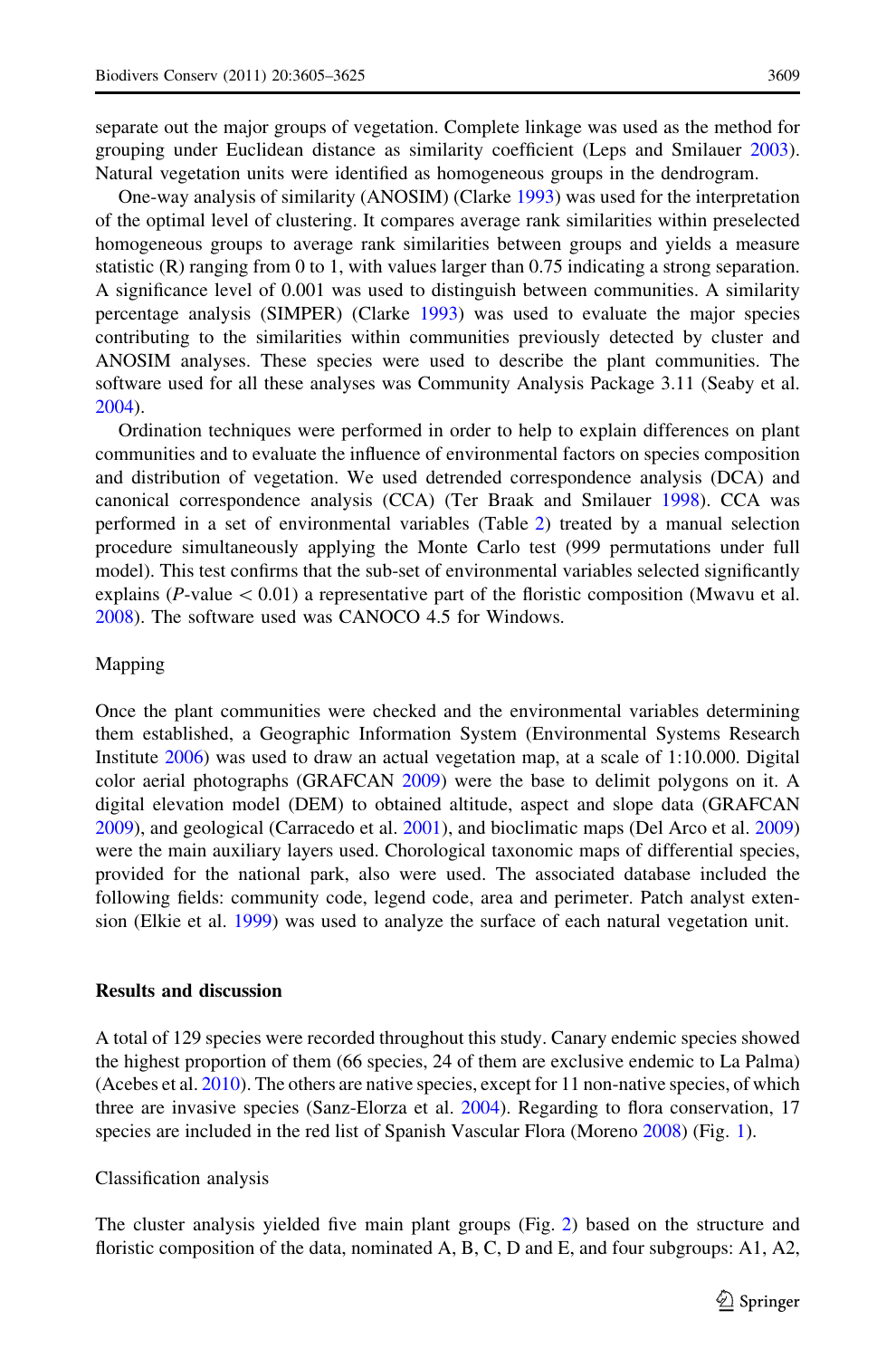<span id="page-5-0"></span>

Fig. 1 Status flora recorded throughout this study. Categories shown are NEN (non-endemic natives); E (endemic); NN (non-native); T (total) (Moreno [2008](#page-19-0); Acebes et al. [2010\)](#page-18-0)



Fig. 2 Cluster analysis dendrogram obtain from 184 plots and 126 species. Group A: Canary pine forest, B: rock communities, C: summit broom scrub and Canary cedar woodland fragments, D: Canary willow and hydrophytic communities and  $F$ : grasslands. Subgroups A1: typical pine forest, A2: thermophilous pine forest, B1: summit rock communities and B2: pine forest rock communities

B1 and B2. The ANOSIM test revealed significant differences for the five major groups  $(R = 0.93, P = 0.001)$  and also for all groups (major groups and subgroups)  $(R = 0.84, P)$  $P = 0.001$ ). These results indicate a significant separation of the plant groups previously selected by cluster analysis.

SIMPER analysis was performed at subgroups level. The results showed dominant species of each plant community, more or less exclusive for each group except for subgroups B1 and B2 with some shared species, although with a differential percentage contribution (Table [4](#page-6-0)). All species were considered to describe the plant communities.

The groups and subgroups according their dominant species were classified as: (A) ''Canary pine forest'', (B) ''rock communities'', (C) ''summit broom scrub and Canary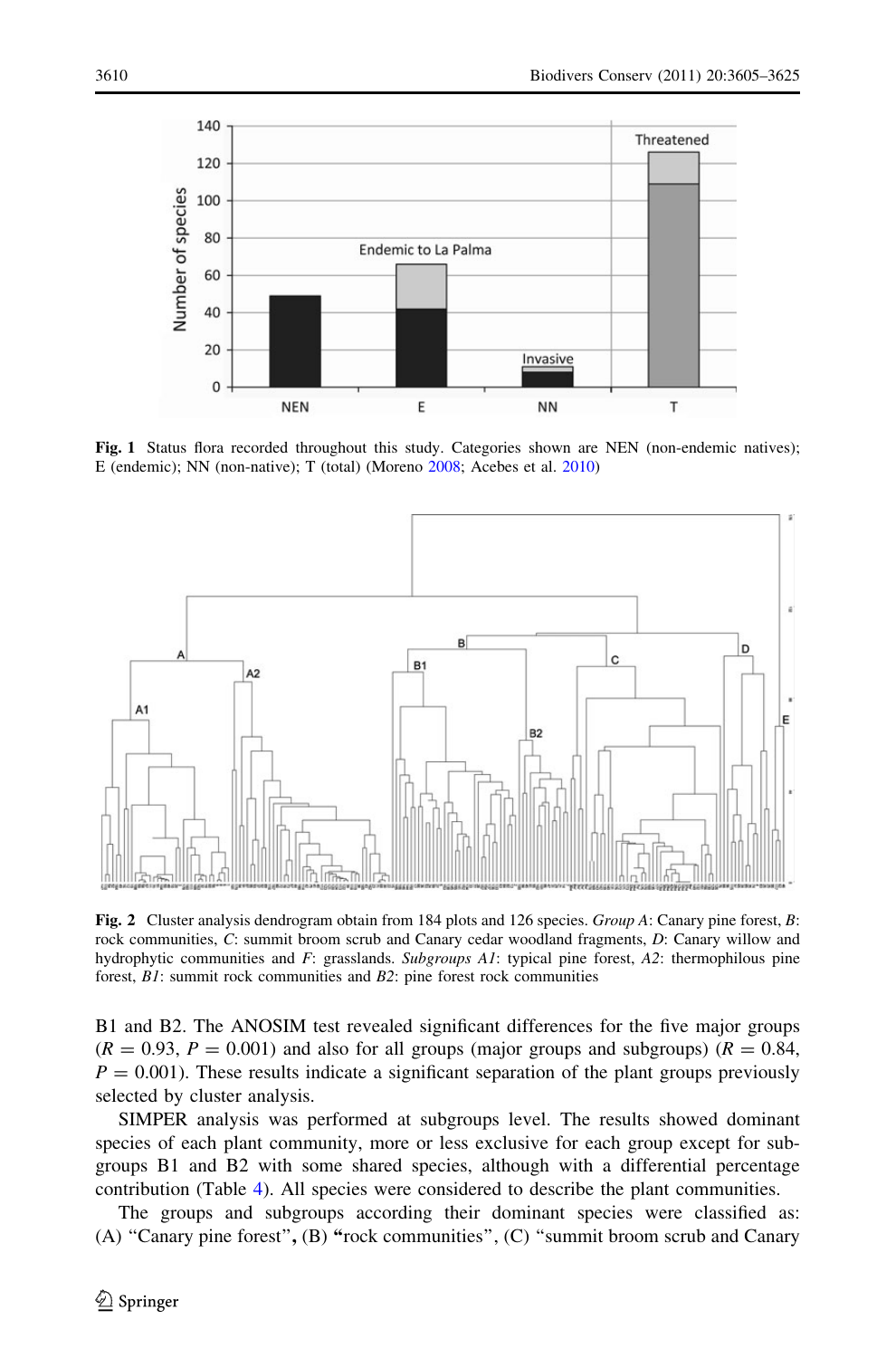<span id="page-6-0"></span>

| Natural vegetation unit                         | ind percentage contribution<br>Main contributor species<br>SIMPER analysis) | Syntaxonomic name                                                                        | Natura 2000 code<br>92/43/EEC) (1)<br>Directive<br>(Habitats | los Hábitat de España"<br>"Atlas y Manual de<br>Code according to<br>$\widehat{\infty}$ |
|-------------------------------------------------|-----------------------------------------------------------------------------|------------------------------------------------------------------------------------------|--------------------------------------------------------------|-----------------------------------------------------------------------------------------|
| Canary willow and hydrophytic                   | Salix canariensis (45.02)                                                   | Rubo-Salicetum canariensis                                                               | 92A0                                                         | 82A071                                                                                  |
| communities                                     | Ageratina adenophora (44.89)                                                | Molinio-Holoschoenion vulgaris                                                           | 6420                                                         | 542010                                                                                  |
|                                                 | Equisetum ramossisimum (3.34)                                               | Mentho-Juncion inflexi                                                                   | 6420                                                         | 542040                                                                                  |
| Typical pine forest                             | Cistus symphytifolius (41.07)<br>$P$ inus canariensis $(53.77)$             | Loto hillebrandii-Pinetum canariensis<br>subass. cistetosum symphytifolii                | 9550                                                         | 855012,856511                                                                           |
| Thermophilous pine forest                       | <sup>2</sup> inus canariensis (91.53)                                       | Loto hillebrandii-Pinetum canariensis<br>spartocytisetosum filipis nom. prov.<br>subass. | 9550                                                         | 855012, 856511                                                                          |
| Canary cedar woodland<br>Summit broom scrub and | Adenocarpus viscosus ssp.<br>spartiodes (85.41)                             | Genisto benehoavensis-Adenocarpetum<br>spartioidis                                       | 4090                                                         | 3090D3                                                                                  |
| fragments                                       | luniperus cedrus ssp. cedrus<br>(10.85)                                     | Adenocarpo spartioidis-Juniperetum cedri                                                 | 9560                                                         | 856510, 856520                                                                          |
| Pine forest rock communities                    | Greenovia diplocycla (12.44)<br>$1$ eonium canariense $(42.31)$             | Soncho-Aeonion                                                                           | 8320                                                         | 732010                                                                                  |
|                                                 | Tolpis calderae (6.93)<br>Carlina falcata (5.25)                            |                                                                                          |                                                              |                                                                                         |
|                                                 | sonchus hierrensis var. benehoavensis<br>(4.79)                             |                                                                                          |                                                              |                                                                                         |
|                                                 | cobularia canariensis ssp. palmensis<br>(3.54)                              |                                                                                          |                                                              |                                                                                         |
|                                                 |                                                                             |                                                                                          |                                                              |                                                                                         |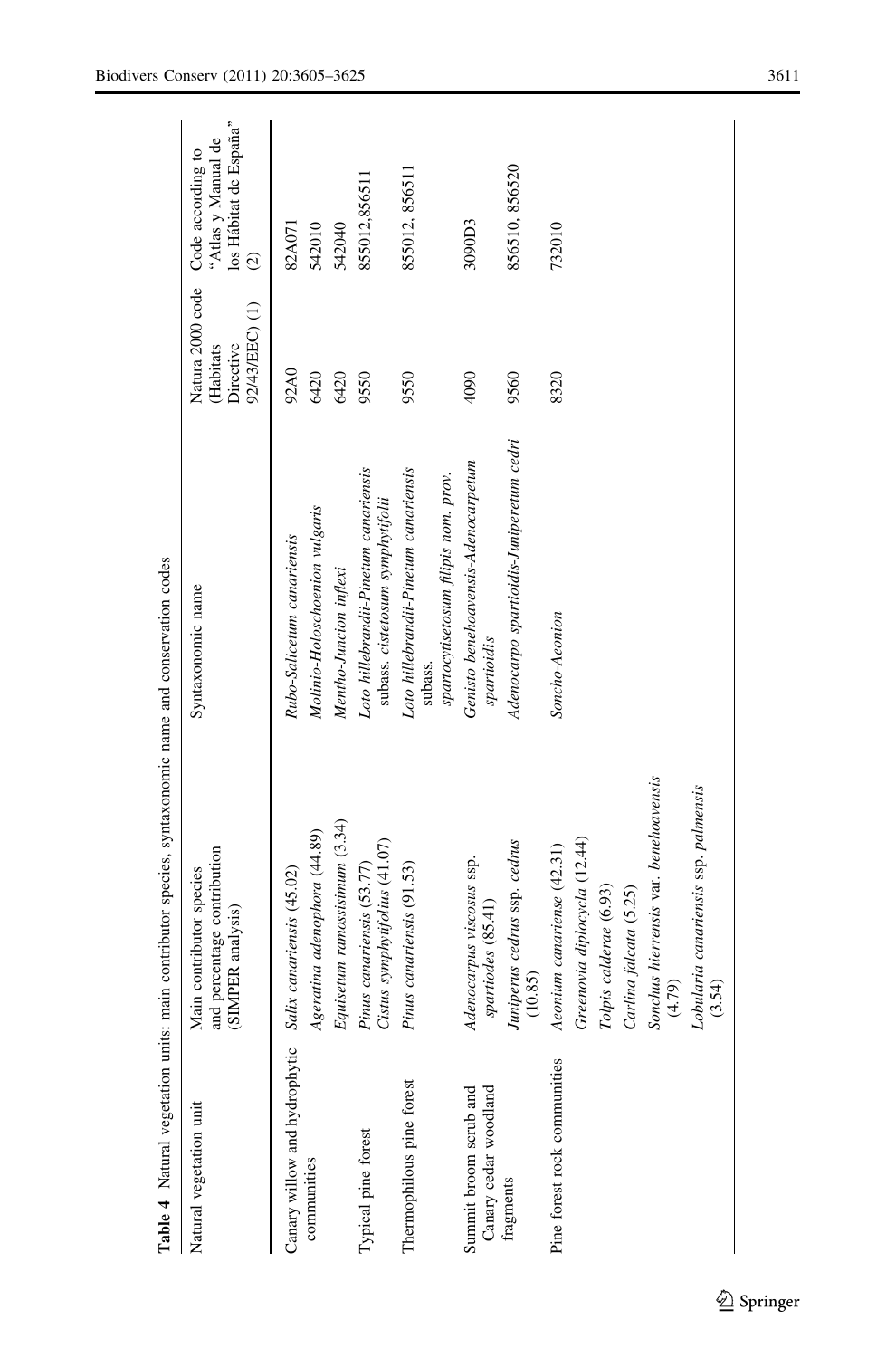| Table 4 continued       |                                                                                                                                                                                             |                                 |                                         |                                                                                                               |
|-------------------------|---------------------------------------------------------------------------------------------------------------------------------------------------------------------------------------------|---------------------------------|-----------------------------------------|---------------------------------------------------------------------------------------------------------------|
| Natural vegetation unit | and percentage contribution<br>Main contributor species<br>(SIMPER analysis)                                                                                                                | Syntaxonomic name               | 92/43/EEC) (1)<br>Habitats<br>Directive | los Hábitat de España"<br>"Atlas y Manual de<br>Natura 2000 code Code according to<br>$\widehat{\mathcal{O}}$ |
| Summit rock communities | Greenovia diplocycla (24.04)<br>Senecio palmensis (14.80)                                                                                                                                   | Greenovion aureae               | 8320                                    | 732020                                                                                                        |
|                         | Micromeria lasiophylla ssp. palmensis (9.91)<br>Pimpinella dendrotragium (4.95)<br>Tolpis grex lagopopda (3.85)<br>Aeonium canariense (3.75)                                                |                                 |                                         |                                                                                                               |
|                         | Festuca agustinii (3.74)                                                                                                                                                                    |                                 |                                         |                                                                                                               |
| Grasslands              | Hyparrhenia sinaica (94.62)                                                                                                                                                                 | Cenchro-Hyparrhenietum sinaicae | 6220                                    | 522245                                                                                                        |
| Other communities       |                                                                                                                                                                                             | Artemisio-Rumicetum lunariae    | 5330ª                                   | 146020                                                                                                        |
|                         | (1) Bartolomé et al. (2005); Rivas-Martínez & Penas (2003); Vera et al. (2008); (2) Rivas-Martínez & Penas (2003)<br><sup>a</sup> Canary Infra-Thermomediterranean substitutional community |                                 |                                         |                                                                                                               |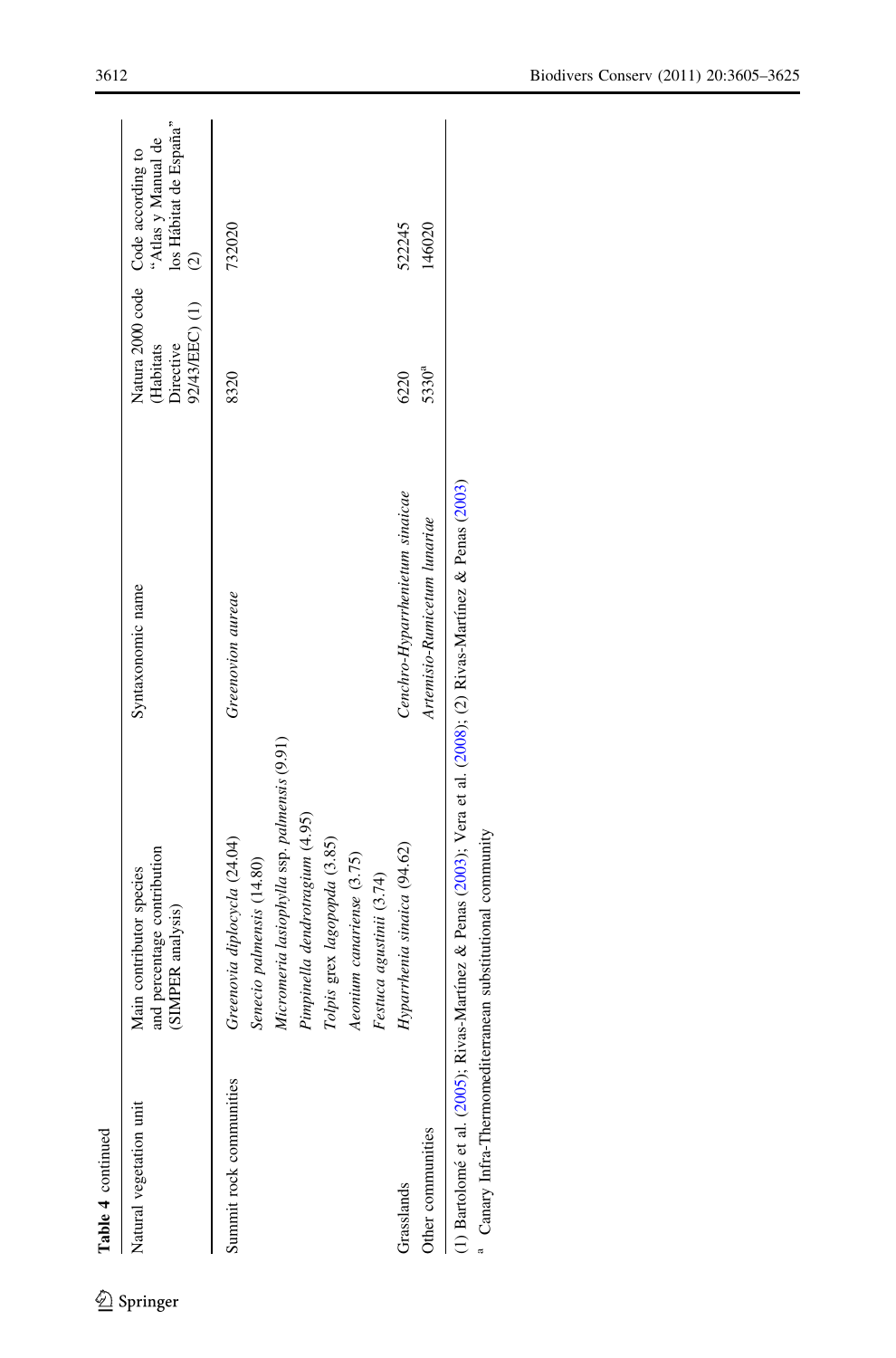

Fig. 3 DCA ordination diagram of plant communities occurring in the plots selected. Symbols shows the classification obtained in the dendrogram (Eigenvalues for axis I: 0.885, axis II: 0.440 and axis III: 0.307; sum of all canonical eigenvalues and total inertia: 8.106)

cedar woodland fragments'', (D) ''Canary willow and hydrophytic communities'' and (E) ''grasslands''. Some of them were divided into subgroups: A (A1: ''typical pine forest''; A2: "thermophilous pine forest") and B (B1: "summit rock communities"; B2: "pine forest rock communities'').

#### Ordination analysis

DCA analysis confirmed the major groups shown by cluster and ANOSIM analysis (Fig. 3). "Pine forest", "rock communities" and "summit broom scrub" were shown as clearly differentiated groups along axis I, probably indicative of an altitudinal gradient. As for the subgroups, ''typical pine forest'' was separated from the ''thermophilous pine forest''; ''summit rock communities'' was not clearly separated from ''pine forest rock communities''. Two other groups completely separate from the rest were shown on separate areas of the axis II (''Canary willow and hydrophytic community'' and ''grasslands''). This axis separated slightly to the other groups.

The influence of environmental factors on species composition and distribution of vegetation was inferred from CCA analysis (Fig. [4](#page-9-0)). All factors were used and then only were taken into account the ones that the Monte Carlo test yielded as significant (Table [5](#page-10-0)). Altitude ( $F = 5.56, P = 0.001$ ) and ombrotype variation (humid) ( $F = 16.36, P = 0.001$ ) were the most important determining variation in species composition along axis I. ''Summit broom scrub'' and ''summit rock communities'' are positively correlated with these variables. The axis II is related with slope  $(F = 17.39, P = 0.001)$ . Both rock communities are in its positive sector. The other less important variables were rock falls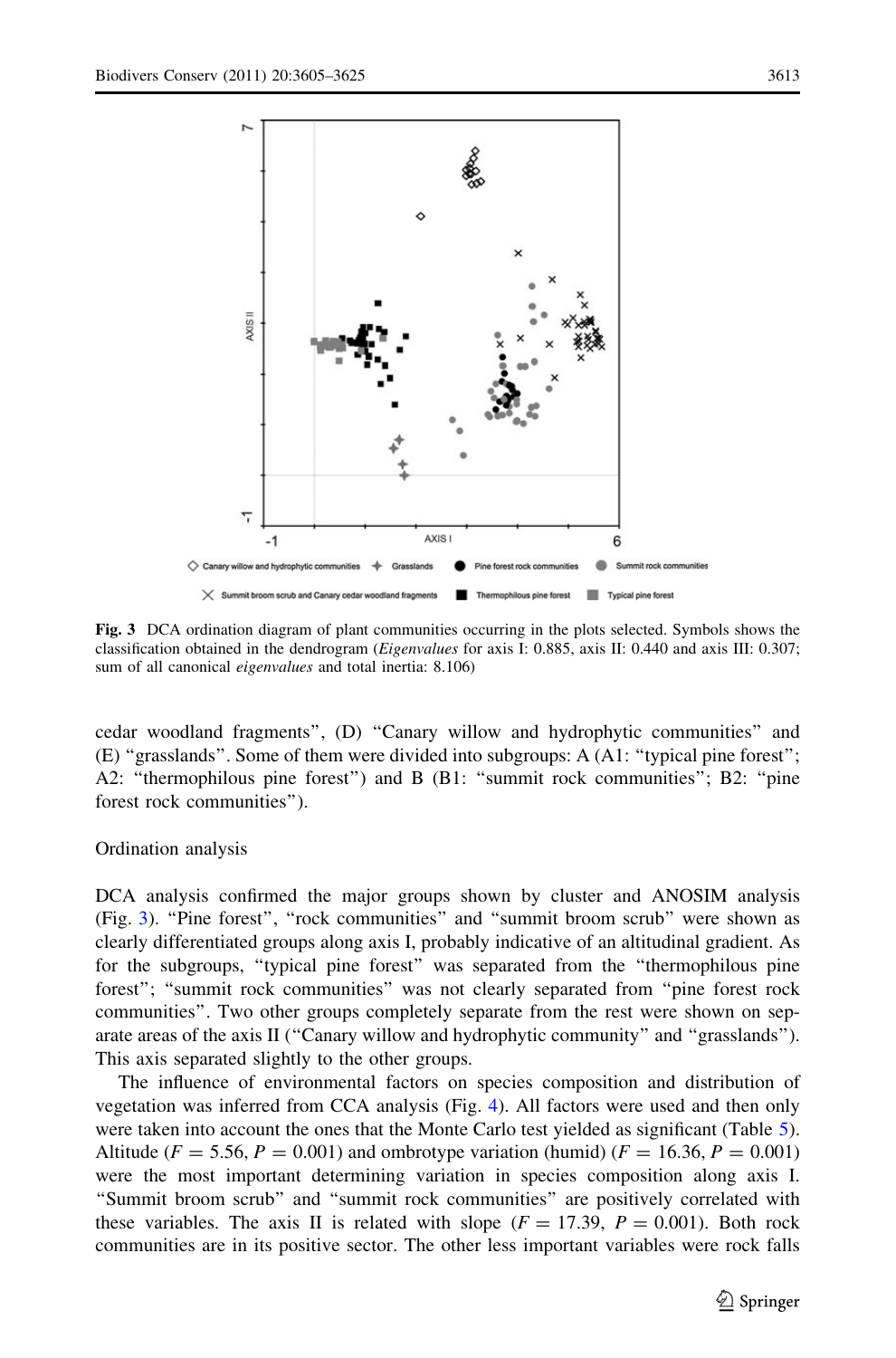<span id="page-9-0"></span>

Fig. 4 CCA ordination diagram showing the correlation between species, plots and environmental variables. Only the most characteristic species and environmental factors are showed (Eigenvalues for axis I: 0.766, axis II: 0.660) and axis III: 0.169; sum of all canonical eigenvalues: 1.766; total inertia: 8.106)

 $(F = 2.24, P = 0.001)$  and supramediterranean  $(F = 1.90, P = 0.009)$  and upper-mesomediterranean thermotype ( $F = 2.56$ ,  $P = 0.01$ ). The other environmental variables not clearly contribute to the separation of the groups.

Map units

The dominant vegetation in Caldera de Taburiente is the ''Canary pine forest'', but apart from it, different environmental factors as altitudinal difference, slope and rainfall, etc. allow the development of other plant communities. The Table [7](#page-15-0) shows these communities in a synoptical table of the relevés made in the sampling plots, by using presence classes of Braun-Blanquet ([1979\)](#page-18-0) and Alcaraz ([1999\)](#page-18-0).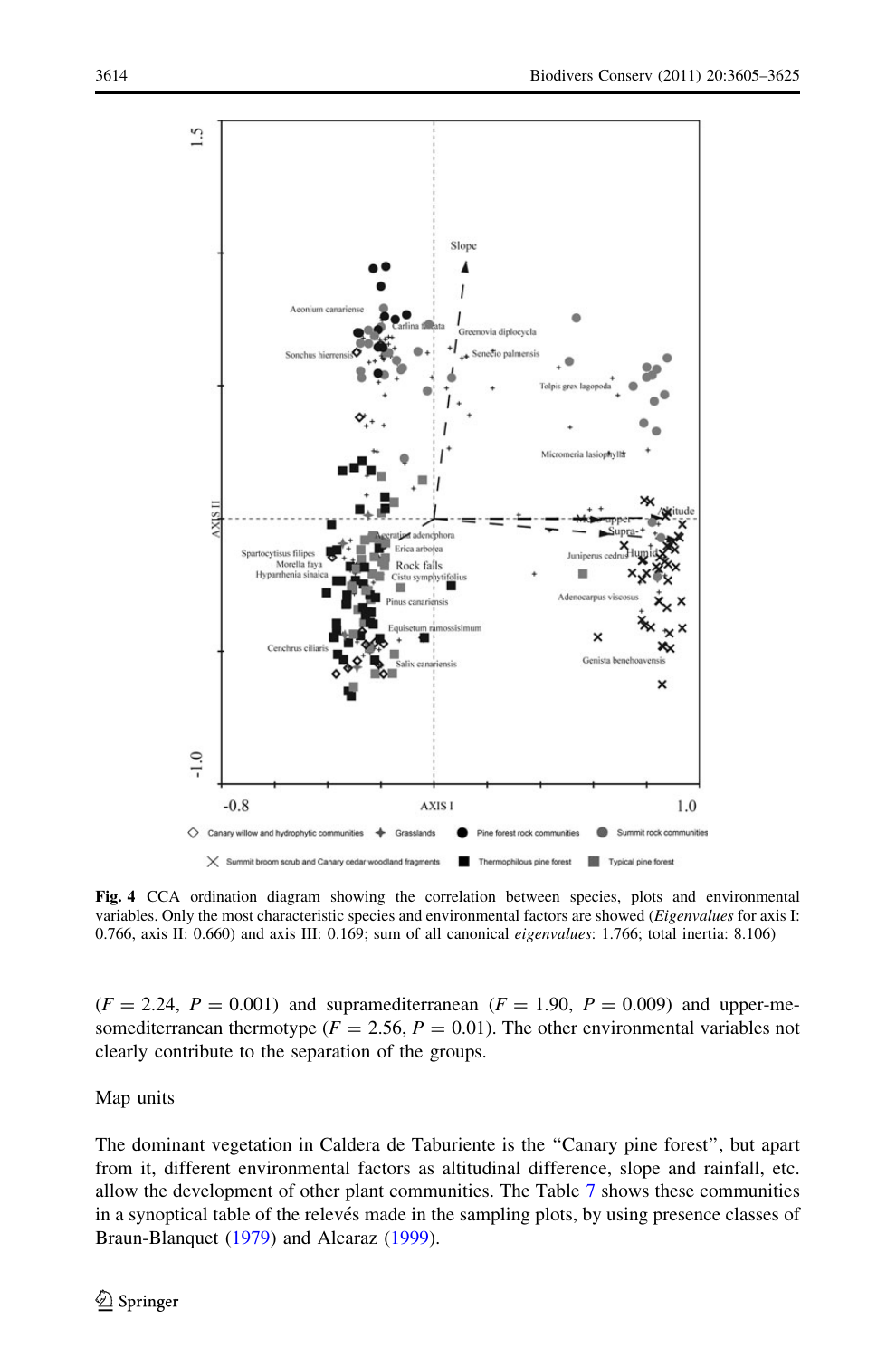| Sub-set of environmental variables | Axis I    |           |           | Axis II     |           |           |
|------------------------------------|-----------|-----------|-----------|-------------|-----------|-----------|
|                                    | CC        | t         | Corr.     | $_{\rm CC}$ | t         | Corr.     |
| Altitude                           | 0.1327    | 2.9071    | 0.8226    | $-0.2031$   | $-2.9228$ | 0.0487    |
| Slope                              | $-0.0137$ | $-0.5405$ | 0.0712    | 1.0040      | 26.0586   | 0.8862    |
| Upper-Mesomediterranean            | 0.4913    | 10.3423   | 0.6048    | 0.0874      | 1.2082    | 0.0294    |
| Supramediterranean                 | 0.4853    | 9.1907    | 0.6375    | 0.1030      | 1.2805    | $-0.0194$ |
| Humid                              | 0.2549    | 4.7340    | 0.8806    | $-0.0497$   | $-0.6059$ | $-0.0257$ |
| Rock falls                         | $-0.0395$ | $-1.4604$ | $-0.2852$ | $-0.0731$   | $-1.7732$ | $-0.1820$ |

<span id="page-10-0"></span>Table 5 Canonical coefficients of sub-set of environmental variables, the correspondent t value (Student's statistic) and their correlations for the two first axes

CC Canonical coefficients, t t-values and Corr. correlations for sub-set of environmental variables

Canary willow (Rubo-Salicetum canariensis) and hydrophytic communities (Molinio-Holoschoenion vulgaris; Mentho-Juncion inflexi)

The Canary willow is a heliophilous community, typical of springs, and banks of ravines that flow most of the year. It is characterized by *Salix canariensis*, which forms small groves that can be occasionally destroyed by water force in winter. Morella faya (Myrica faya) is the only tree species accompanying the Canary willow. Equisetum ramossisimum and Scirpus holoschoenus ssp. globiferus are common and the invasive Ageratina adenophora widespread. Eradication actions have been carried out for the latter without success.

The hydrophytic communities are present in many water sources or sharing biotope with the Canary willow community, where there is a high phreatic level most of the year. Mentha longifolia, Equisetum ramosissimum, Epilobium hirsutum, E. parviflorum, Rorippa nasturtium-aquaticum, Veronica anagallis-aquatica, Scirpus holoschoenus ssp. globiferus, etc., are common plants within these communities. Other species as the ferns Adiantum capillus-veneris, Pteridium aquilinum and Pteris vittata are frequent in their vicinity.

## Canary pine forest of La Palma (Loto hillebrandii-Pinetum canariensis)

The mature Canary pine forest is a more or less open formation characterized by *Pinus* canariensis, a species of ancient Mediterranean affinity and wide ecological range (Millar [1996\)](#page-19-0). The pine forest is the climatophilous vegetation of dry infra-, dry-subhumid-humid thermo- and subhumid-humid mesomediterranean territories inside the park, between 600 and 2,000 m (Del Arco et al. [2009](#page-19-0)) and outside the influence of trade-wind clouds.

Pine forest is the most widespread community of Caldera de Taburiente, contacting to summit vegetation in the highest elevations; however it is poor in understory species, probably due to the strong negative effect of alien herbivores (Garzón-Machado et al. [2010\)](#page-19-0). The most characteristic plants, apart from *Pinus canariensis* are *Cistus symphy*tifolius var. symphytifolius, Chamaecytisus proliferus ssp. proliferus and Lotus hillebrandii. Within the national park, several types of pine forest can be distinguished according to specific environmental conditions involving the presence of some species:

– Thermophilous pine forest (Loto hillebrandii-Pinetum canariensis subass. spartocytisetosum filipis nom. prov.), present in the southwest sector of the park, in the dry infraand thermomediterranean belts (Del Arco et al. [1999](#page-19-0)). It is floristically characterized by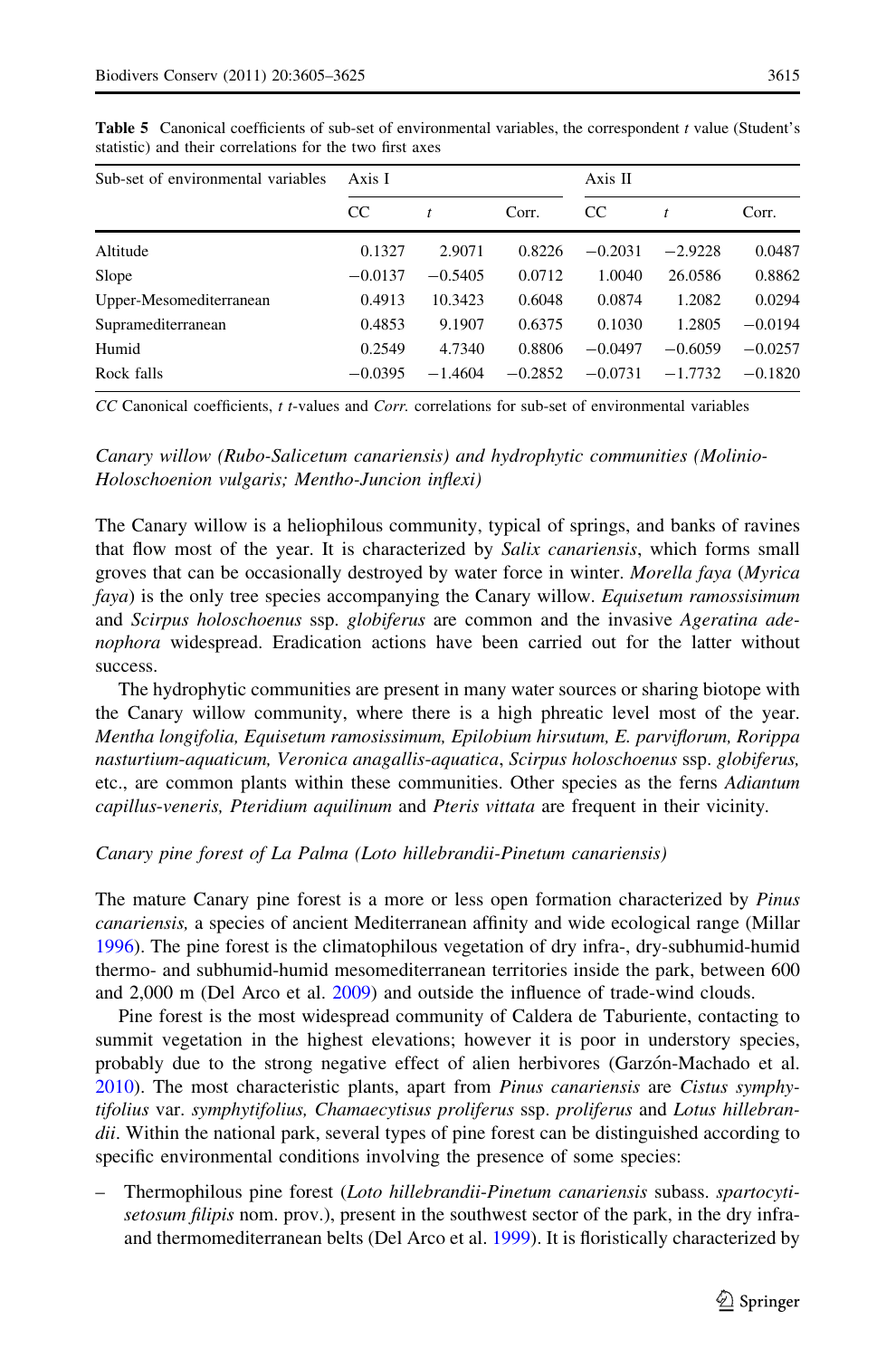the presence of the endemic broom *Spartocytisus filipes*, mixed with the pines. Some endemic shrubby species of the lowest belts such as Kleinia neriifolia and Globularia salicina, and vines as Periploca laevigata and Rubia fruticosa are also found.

– Typical pine forest (Loto hillebrandii-Pinetum canariensis subass. cistetosum symphytifolii) is the poorest type, with a few species. Pine trees can grow in diverse topographical conditions, from very steep slopes with scarse soil, to areas with smooth topography and deep soil, forming a dense and continuous forest (Pérez-de-Paz et al. [1994\)](#page-19-0). It is widely distributed inside the park, in the dry, subhumid and humid thermomediterranean belts, reaching the subhumid lower-mesomediterranean (Del Arco et al. [1999](#page-19-0)).

# Summit broom scrub (Genisto benehoavensis-Adenocarpetum spartioidis) and Canary cedar woodland fragments (Adenocarpo spartioidis-Juniperetum cedri)

Summit broom scrub is a community adapted to the extreme conditions of the high mountain. It extends above the pine forest on subhumid-humid supramediterranean territories of the north, in the summits of La Palma, inside and outside of the park (Del Arco et al. [1999](#page-19-0)). It is a low and dense scrubland dominated by Adenocarpus viscosus ssp. spartioides and accompanied with an important number of endemisms such Spartocytisus supranubius, Descurainia gilva, Plantago webbii, Erysimum scoparium, Pterocephalus porphyranthus, etc. In addition, Viola palmensis, Lactuca palmensis and Genista benehoavensis are endemic threatened species of this community. The latter could be more abundant in the past, forming the dominant scrub with A. viscosus ssp. spartioides. Overgrazing by goats and fires were the main causes of retreat (Del Arco [1982](#page-19-0)). Fire threat still persists and also the grazing effect of introduced wild herbivores. The national park is currently carrying out recovery plans for this and other rare endemic species (Palomares [2004\)](#page-19-0). It has been described as the summit potential climatophilous vegetation of the island.

Canary cedar woodland is today a very diffuse community characterized by Juniperus cedrus ssp. cedrus. This rare species is more or less spread on the upper part of the pine forest belt and above it (Del Arco et al. [1999](#page-19-0)) mainly in rocky outcrops, in vegetation fragments that probably are relicts of ancient sparse woodland (Höllermann [1978\)](#page-19-0). This probably had wider abundance and distribution in the past, and it was disturbed and destroyed by human activities (Francisco-Ortega et al. [2009](#page-19-0); Rumeu et al. [2009](#page-20-0)). The typical accompanying species of the Canary cedar in the outcrops are pines and the rupicolous plants of the summit; apart from them the typical plants of the summit broom scrub are added. Because of that it is very difficult to characterize Canary cedar woodland except for the sporadic presence of Canary cedar (Höllermann [1978](#page-19-0)). This juniper woodland has been proposed as the summit potential edaphophilous-rupicolous vegetation of the island (Martin et al. 2007).

# Rock communities (Soncho-Aeonion; Greenovion aureae)

Communities of high floristic diversity and endemicity are developed in the cliffs, deep precipices, and many near-vertical rocky walls, naked or with a thin soil layer. This floristic richness probably is due to the high slope which makes them inaccessible to herbivores (Garzón-Machado et al. [2010\)](#page-19-0). They include several chasmophytic and comophytic communities in which two families are remarkable for their richness: Crassulaceae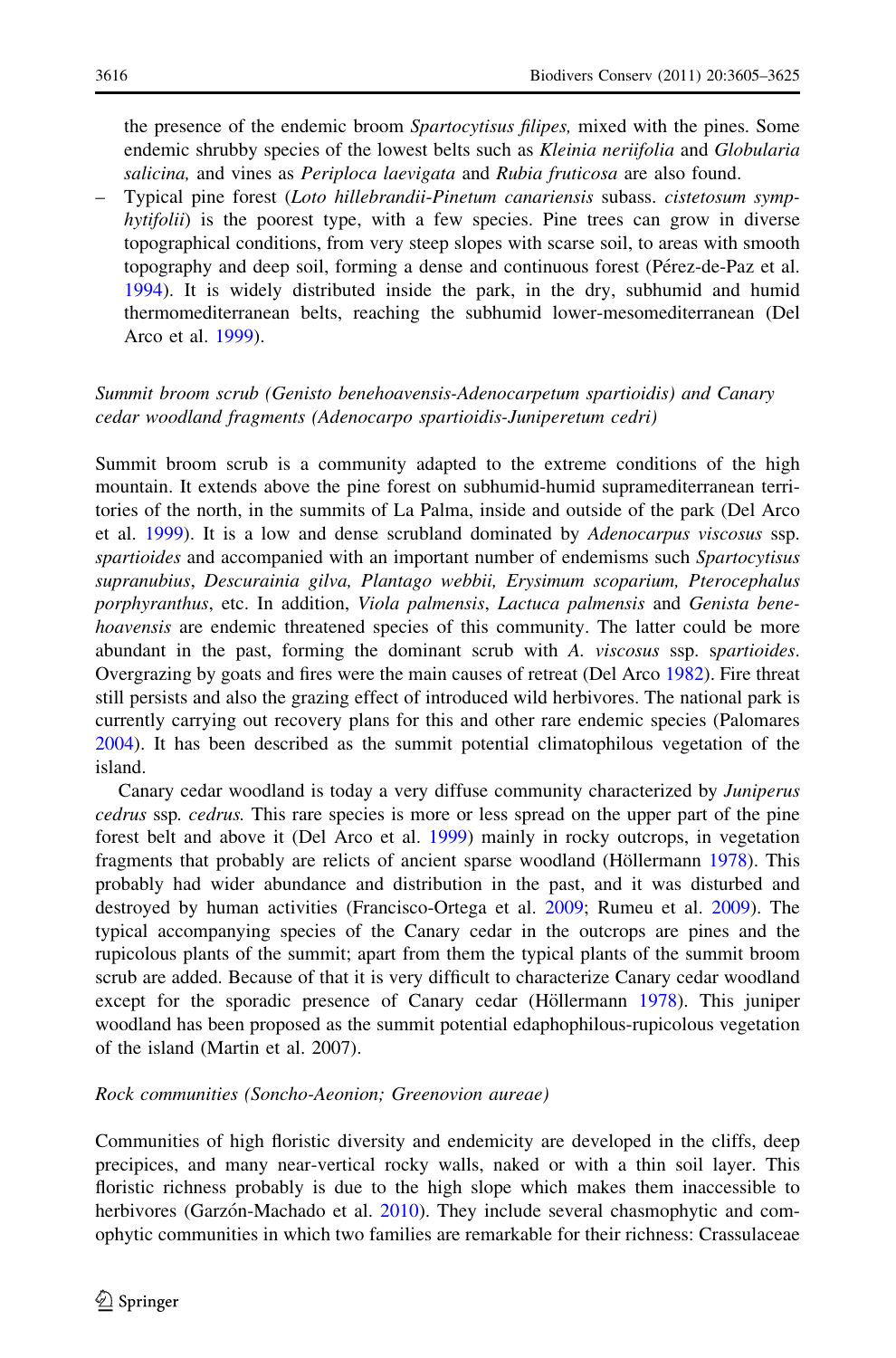(mainly the genera Aeonium and Greenovia) and Asteraceae (genera Sonchus, Senecio, Tolpis, Carlina, etc.).

- Pine forest rock communities (Soncho-Aeonion): it constitutes the most thermic rock community group. *Aeonium canariense* is the most characteristic species at the lower altitudes of the park, on thermic areas belonging to infra- and thermomediterranean belts (Del Arco et al. [1999\)](#page-19-0). Others endemic species such Greenovia diplocycla, Sonchus hierrensis, Carlina falcata, Tolpis calderae, Lobularia canariensis ssp. palmensis, Sideritis barbellata, etc., are common in the community.
- Summit rock communities (*Greenovion aureae*): it constitutes the colder rock community group. The endemic Greenovia diplocycla is the dominant species within the meso- and supramediterranean belts (Del Arco et al. [1999\)](#page-19-0). Others endemic species such Senecio palmensis, Micromeria lasiophylla ssp. palmensis, Tolpis grex lagopoda and Festuca agustinii are common on the northern cliffs up to 2,400 m. At this altitude, some endemic species with conservation problems such Pimpinella dendrotragium and Cerastium sventenii grow.

## Grasslands (Cenchro-Hyparrhenietum sinaicae)

The most characteristic grassland is *Cenchro-Hyparrhenietum sinaicae*, a mainly hemicryptophytic community characterized by Cenchrus ciliaris, Hyparrhenia sinaica, Aristida adscensionis ssp. coerulescens and Bituminaria bituminosa. Some thermic shrub species such Lavandula canariensis, Kleinia neriifolia and Rubia fruticosa are commonly spread in the grassland. The grassland develops in areas cleared for grazing, particularly on slopes with well-developed soil. It is also common at the edges of paths, making it a pathway to the introduction of invasive plant species such *Pennisetum setaceum* and *Opuntia tom*-entosa (Pérez-de-Paz et al. [1999](#page-19-0)).

## Other plant communities

Three types of pine forest were not recognized by the classification analysis:

– Humid pine forest (Loto hillebrandii-Pinetum canariensis subass. ericetosum arboreae), developed in slopes and ravines facing northeast where atmospheric and soil humidity is high due to northerly aspect and frequent presence of convective clouds (Del Arco et al. [2006](#page-19-0)). It includes some characteristic cold and drought tolerant species belonging to evergreen laurel forest, such Morella faya, Erica arborea and Phyllis nobla. Persea indica, representative of humid evergreen laurel forest, can occasionally grow in some ravines.

This forest has a good representation on the cloudy windward slopes of La Palma, above evergreen laurel forest, outside Caldera de Taburiente. Although Erica arborea and Morella faya are typical elements of this type of pine forest and they are present in the sampling plots, their presences have not been enough to generate a statistically representative group. In Caldera, ''humid pine forest'' is poorly represented and in a fragmentary way and it could be the cause. In general, a factor influencing the growing of this community is the presence of clouds, which happens in their stands. Covered in floristic background, cloud factor, and general distributions in the island, we have decided to consider this unit in the map.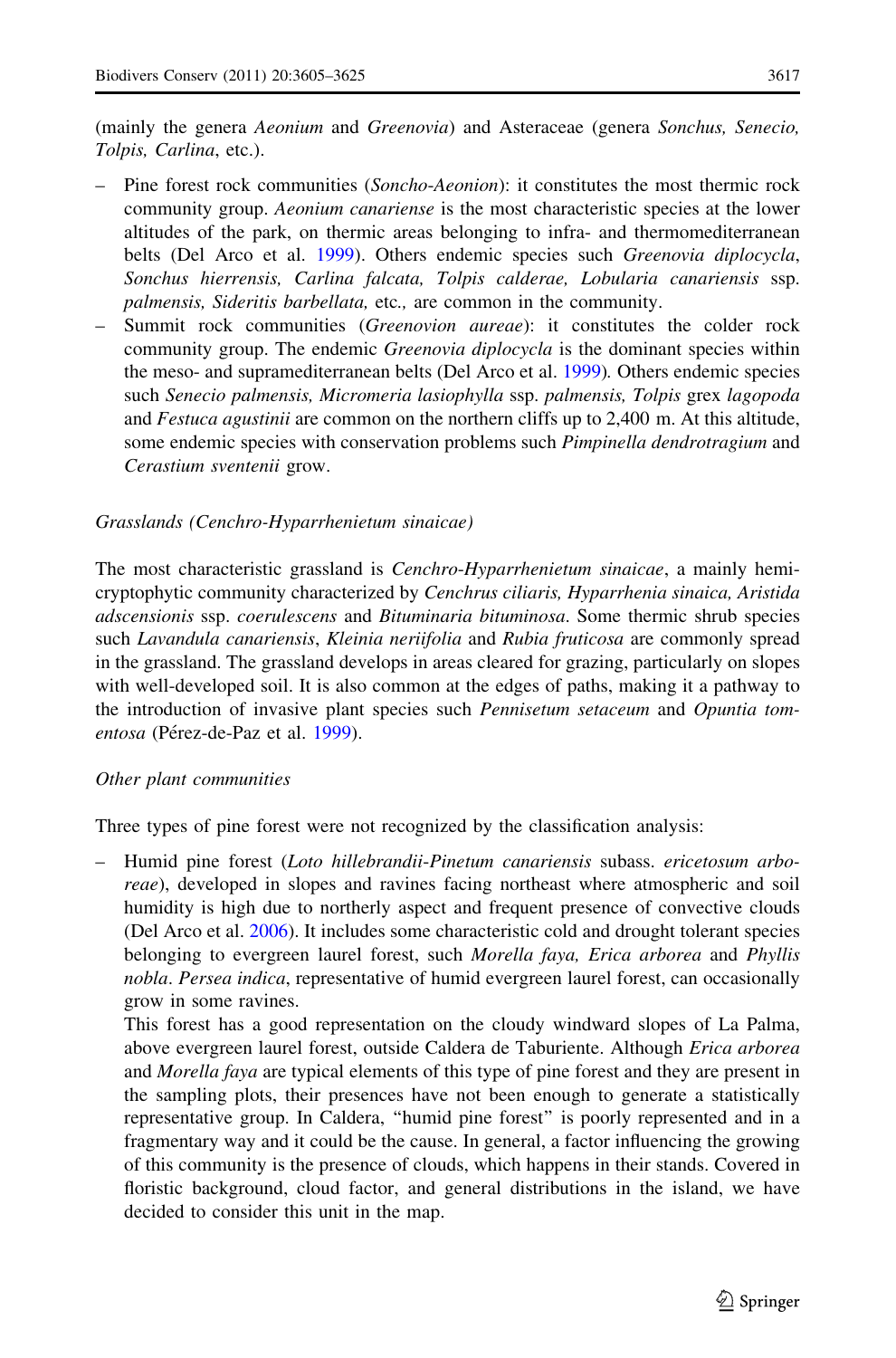- Pine forest with summit broom (Loto hillebrandii-Pinetum canariensis subass. adenocarpetosum spatioidis). It is a small and sparse community in contact with the summit scrub, where mainly Adenocarpus viscosus subsp. spartioides has a significant presence in the undergrowth (Del Arco et al. [2006\)](#page-19-0). It has scarce presence within the park, and is very well showed at the highest altitudes of the pine forest outside Caldera de Taburiente.
- Pine forest with Canary cedar (Loto hillebrandii-Pinetum canariensis subass. juniperetosum cedri). At about 1,600 m up to 2,000 m a.s.l., in the inner cliffs of Caldera is more and more frequent the presence of Juniperus cedrus ssp. cedrus together with Pinus canariensis (Del Arco et al. [1999\)](#page-19-0). This could be interpreted as the contact between pine forest and possible primitive summit cedar woodland as explained above. The samples of ''pine forest with summit broom'' and ''pine forest with Canary cedar''

appear spread within ''summit broom scrub and Canary cedar woodland fragments'' and ''summit rock communities''. This could be derived from an almost similar floristic composition and scarce presence of pine and cedar in the sampling plots due to steepness or disturbance as it was already described which results in a low weight of these species in the analysis. Despite this, we have considered convenient to map both units. ''Pine forest with summit broom'' as it has good presence outside the park (Del Arco et al. [2006](#page-19-0)), and "pine forest with Canary cedar" mainly based in the chorological maps of *J. cedrus* ssp. cedrus.

– Alluvial Rumex lunaria community, and Artemisio-Rumicetum lunariae. A special pioneer species-poor community characterized by *Rumex lunaria* settles on holocene alluvial soils at the main ravine head of Caldera. It shares territory with the substitutional community Artemisio-Rumicetum lunariae. This community was identified through aerial photographs and field exploration.

# Rural area

Only a small portion of Caldera is considered rural area. It corresponds to some culture lands and houses of owners of Caldera. Rural area was identified through aerial photographs.

## Vegetation map

The national park occupies 4,690 ha according to the latest law (Gobierno de España) [1981\)](#page-19-0). However, the current analysis using GIS techniques shows that the real area is 4,379 ha. About half of it, is occupied by ''typical pine forest'', followed by the other types: "pine forest with Canary cedar" and "thermophilous pine forest", with 13 and 11% of total area, respectively (Table [6\)](#page-14-0). ''Summit broom scrub and Canary cedar woodland fragments'' also has a large area, occupying about 11% of total area. ''Pine rock communities" and "summit rock communities", occupying 1% ha and 10% respectively, are fragmented into many small patches that correspond to the cliffs and vertical rocky walls. A 3D analysis probably would reveal more area of these. The others plant communities cover a smaller area (Table [6](#page-14-0)). The actual vegetation map is showed in Fig. [5.](#page-14-0)

## **Conclusions**

Aerial photographs analysis and the methodology of Braun-Blanquet combined with the latest classification and ordination techniques (Clustering, ANOSIM, SIMPER, DCA and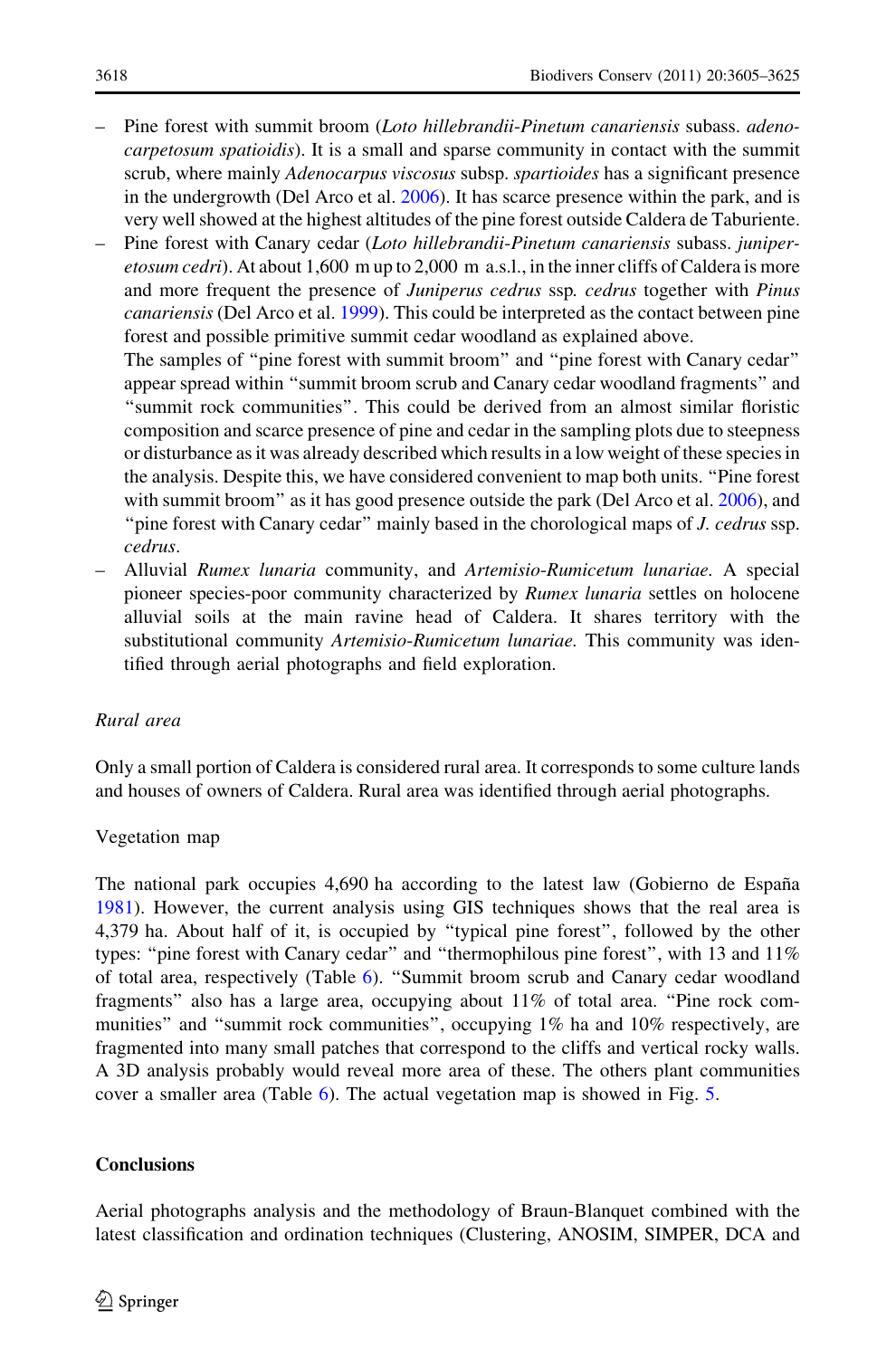| Natural vegetation units                               | Area (ha) | Number<br>of patches | Mean patch<br>area (ha) | $%$ of<br>total |
|--------------------------------------------------------|-----------|----------------------|-------------------------|-----------------|
| Typical pine forest                                    | 2122.34   | 23                   | 92.28                   | 48              |
| Pine forest with Canary cedar                          | 559.13    | 55                   | 10.17                   | 13              |
| Thermophilous pine forest                              | 500.79    | 15                   | 33.39                   | 11              |
| Pine forest rock communities                           | 50.85     | 68                   | 0.75                    | 1               |
| Summit rock communities                                | 446.60    | 119                  | 3.75                    | 10              |
| Summit broom scrub and Canary cedar woodland fragments | 467.68    | 8                    | 58.46                   | 11              |
| Canary willow and hydrophytic communities              | 81.56     | 17                   | 4.80                    | 2               |
| Pine forest with summit broom                          | 68.36     | 12                   | 5.70                    | 2               |
| Humid pine forest                                      | 53.59     | 3                    | 17.86                   | 1               |
| <i>Rumex lunaria</i> community                         | 11.91     | 1                    | 11.91                   | 0.3             |
| Grasslands                                             | 4.53      | 1                    | 4.53                    | 0.1             |
| Rural area                                             | 11.72     | 5                    | 2.34                    | 0.3             |
| Total                                                  | 4379      |                      |                         |                 |

<span id="page-14-0"></span>Table 6 Surface analysis of each natural vegetation units obtained using patch analyst extension



Fig. 5 Actual vegetation map of Caldera de Taburiente national park (La Palma. Canary Islands)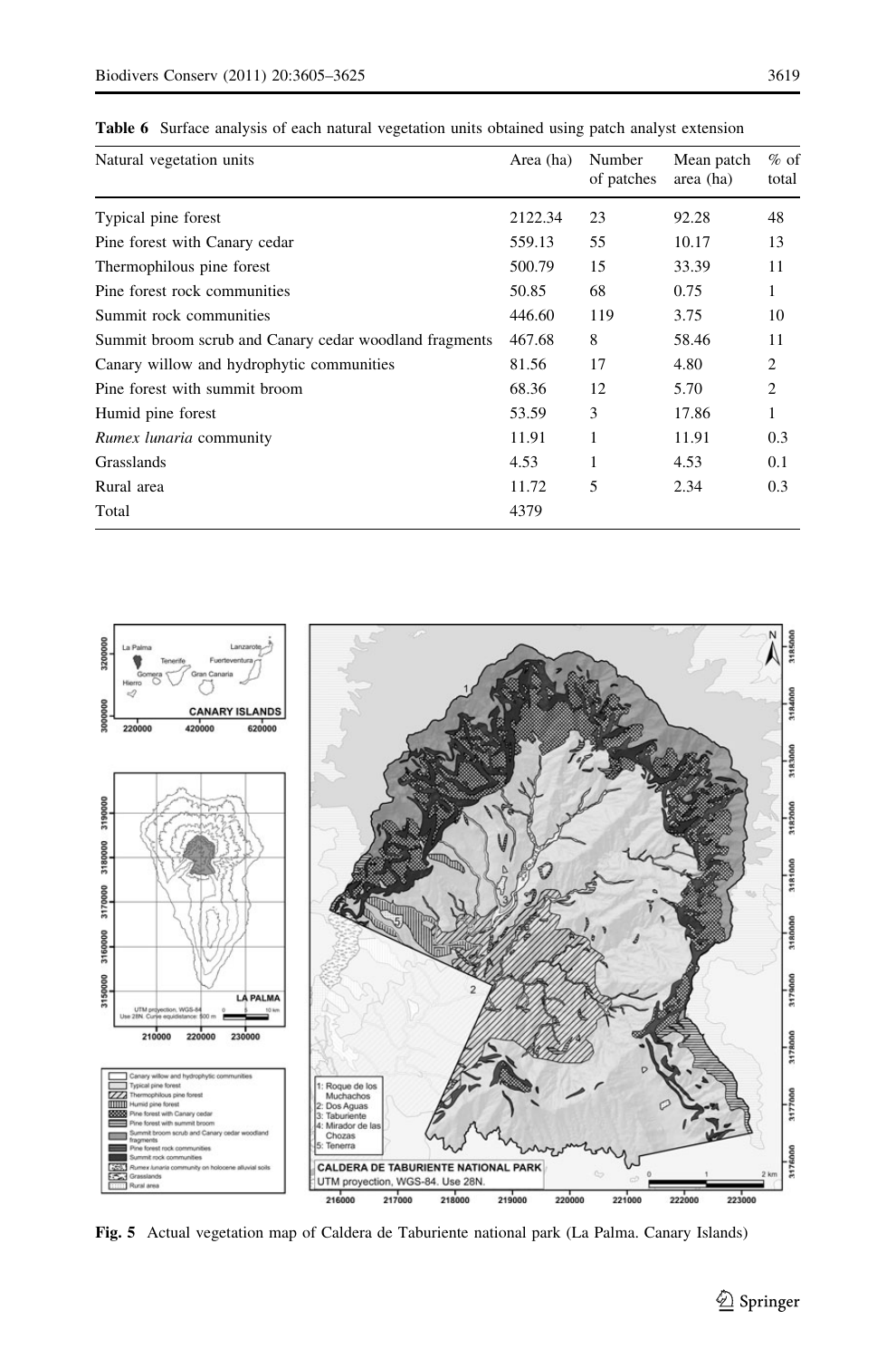<span id="page-15-0"></span>CCA) is a good and powerful tool for identification and description of major plant communities and the environmental factors affecting them.

This tool set has proven useful for characterizing and checking the identity of the vegetation units of Caldera de Taburiente national park; also for linking them with environmental variables, for a quantitative (area in ha) and qualitative (floristic composition and character species) evaluation, and for mapping. DEM and bioclimatic maps were the main auxiliary layers along the mapping process, as they consider the most influential variables detected by CCA analysis (altitude, slope and ombrotype). Automatic selection of slope ranks from DEM allowed a good location of rock community stands.

These tools can be also useful for the characterization of the habitats where threatened species grow and to develop effective strategies for their conservation. Besides, floristic composition allows to establish in which vegetation units the introduced and invasive species have preferential development, and to be prepared against future expansion. It can also help to eradicate current invasive plant species within the national park, such Ageratina adenophora or Pennisetum setaceum (nowadays in the borderline of the park), which is a priority of the policy of the park (Gobierno de Canarias [2005\)](#page-18-0).

These tools, together with GIS techniques for mapping vegetation, could be applied to other protected areas in the Canary Islands, especially for planning, management and conservation purposes (Dias and Melo [2010\)](#page-19-0), and to determine the effectiveness of the protected area network for conserving diversity (Reyes-Betancort et al. [2008](#page-19-0)). In addition, since a large part of this network corresponds to highest parts of the islands, these techniques can be good to study and preserve others communities (e.g. laurisilva, thermosclerophyllous woodland, and *Euphorbia* scrub) in unprotected zones, with a high degree of disturbance (Del Arco et al. [2010](#page-19-0)).

Acknowledgments The authors thank Ángel Palomares-Martínez, Aurelio Acevedo-Rodríguez, Antonio Rodríguez-Lerín, Mercedes Díaz, Juan Luis Mora, Francisco Villaespesa and the maintenance team of Caldera de Taburiente national park for their help in field exploration. The authors also wish to thank Jairo Patiño and J.M<sup>a</sup> González-Mancebo for their advice on statistical analysis and Beatriz Rumeu for providing information about Canary cedar.

## Appendix

See Table 7 for Appendix.

Table 7 Appendix. Synthetic table of the natural vegetation units. Presence classes according to Braun-Blanquet ([1979\)](#page-18-0), and Alcaraz [\(1999](#page-18-0))

|                                                                                              | Natural Vegetation Units |      |   |      |   |  |  |
|----------------------------------------------------------------------------------------------|--------------------------|------|---|------|---|--|--|
|                                                                                              | A                        | C    | E | Ð    | B |  |  |
| Canary pine forest of La Palma (A) (Loto hillebrandii-Pinetum canariensis)                   |                          |      |   |      |   |  |  |
| Typical pine forest (Loto hillebrandii-Pinetum canariensis subass. cistetosum symphytifolii) |                          |      |   |      |   |  |  |
| Pinus canariensis (A)                                                                        | V                        | П    |   |      | Ш |  |  |
| Pinus canariensis (B)                                                                        | V                        |      | 2 |      | r |  |  |
| Cistus symphytifolius ssp. symphytifolius                                                    | IV                       |      |   | $^+$ | Н |  |  |
| Lotus hillebrandii                                                                           | П                        |      |   |      |   |  |  |
| Chamaecytisus proliferus var. calderae                                                       |                          | $^+$ |   | Н    | Н |  |  |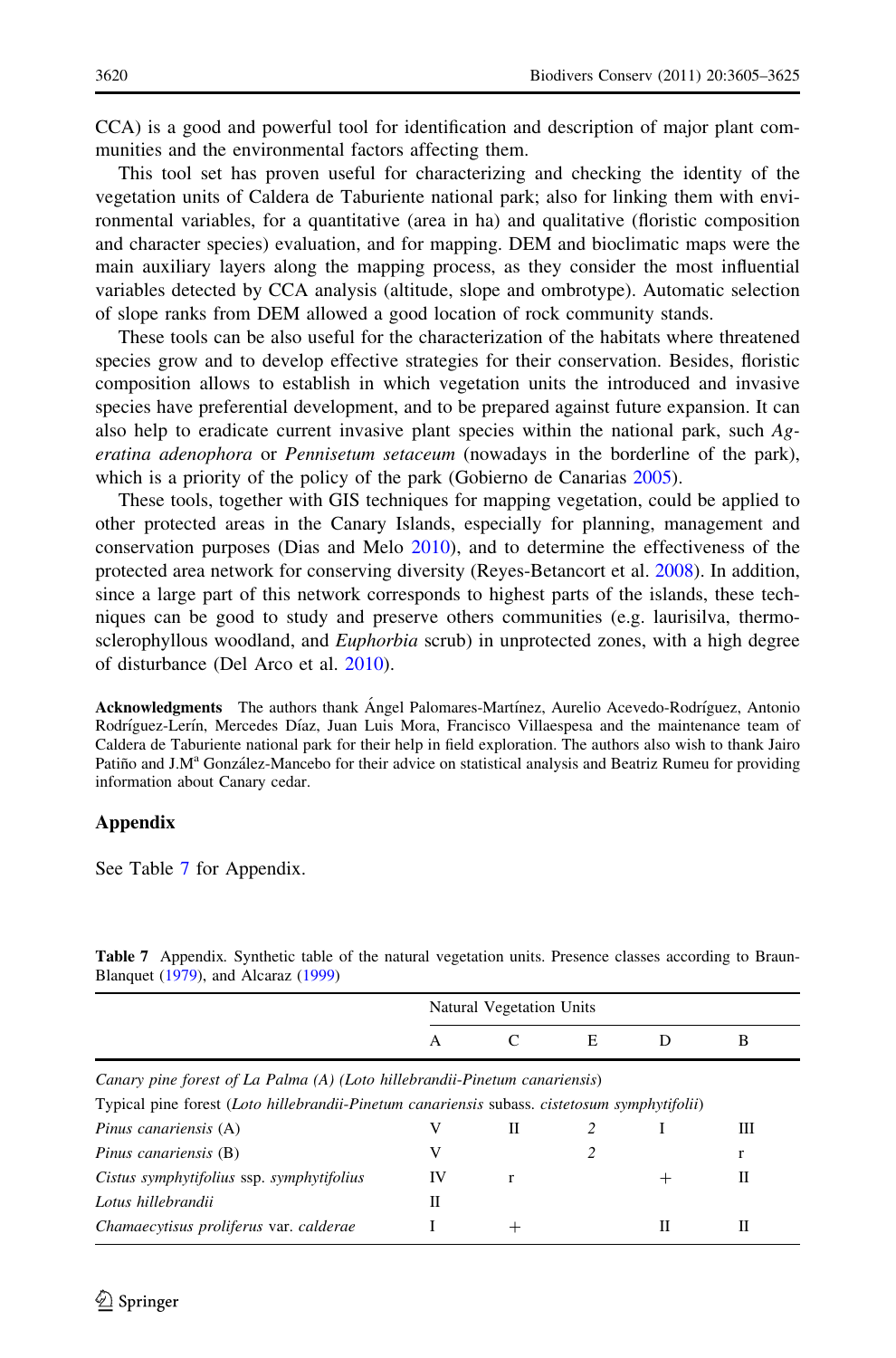## Table 7 continued

|                                                                                                                                                            | Natural Vegetation Units |        |   |      |                    |  |  |
|------------------------------------------------------------------------------------------------------------------------------------------------------------|--------------------------|--------|---|------|--------------------|--|--|
|                                                                                                                                                            | A                        | C      | E | D    | B                  |  |  |
| Bystropogon origanifolius ssp. palmensis                                                                                                                   | I                        | $^{+}$ |   |      | I                  |  |  |
| Chamaecytisus proliferus var. palmensis                                                                                                                    | I                        |        |   | $^+$ | r                  |  |  |
| Humid pine forest (Loto hillebrandii-Pinetum canariensis subass. ericetosum arboreae)                                                                      |                          |        |   |      |                    |  |  |
| Erica arborea                                                                                                                                              | $^{+}$                   |        |   |      | $^{+}$             |  |  |
| Persea indica                                                                                                                                              | $\mathbf{r}$             |        |   | $^+$ |                    |  |  |
| Thermophilous pine forest (Loto hillebrandii-Pinetum canariensis subass. spartocytisetosum filipis nom.<br>prov.)                                          |                          |        |   |      |                    |  |  |
| Spartocytisus filipes                                                                                                                                      | I                        |        | 1 |      | I                  |  |  |
| Kleinia neriifolia                                                                                                                                         | $^{+}$                   |        | 3 |      | r                  |  |  |
| Rubia fruticosa                                                                                                                                            | $^{+}$                   |        | 1 |      | r                  |  |  |
| Globularia salicina                                                                                                                                        | $\mathbf{r}$             |        |   |      | $^+$               |  |  |
| Cistus monspeliensis                                                                                                                                       | $\mathbf{r}$             |        |   |      |                    |  |  |
| Euphorbia lamarckii                                                                                                                                        | $\mathbf{r}$             |        |   |      |                    |  |  |
| Juniperus turbinata ssp. canariensis                                                                                                                       | $\mathbf{r}$             |        |   |      |                    |  |  |
| Periploca laevigata                                                                                                                                        | $\mathbf{r}$             |        |   |      |                    |  |  |
| Summit broom scrub (C) (Genisto benehoavensis-Adenocarpetum spartioidis) and Canary cedar woodland<br>fragments (Adenocarpo spartioidis-Juniperetum cedri) |                          |        |   |      |                    |  |  |
| Adenocarpus viscosus ssp. spartioides                                                                                                                      | $\mathbf r$              | V      |   |      | I                  |  |  |
| Juniperus cedrus ssp. cedrus                                                                                                                               | $\mathbf{r}$             | IV     |   |      | П                  |  |  |
| Descurainia gilva                                                                                                                                          | $\mathbf{r}$             | П      |   |      | I                  |  |  |
| Genista benehoavensis                                                                                                                                      |                          | П      |   |      |                    |  |  |
| Lactuca palmensis                                                                                                                                          |                          | П      |   |      |                    |  |  |
| Erysimum scoparium                                                                                                                                         | $\mathbf{r}$             | I      |   |      | П                  |  |  |
| Arrhenatherum calderae                                                                                                                                     |                          | I      |   |      | r                  |  |  |
| Echium wildpretii ssp. trichosiphon                                                                                                                        |                          | I      |   |      | $\pm$              |  |  |
| Plantago webbii                                                                                                                                            |                          | I      |   |      | r                  |  |  |
| Poa cf. leptoclados                                                                                                                                        |                          | I      |   |      | r                  |  |  |
| Pterocephalus porphyranthus                                                                                                                                |                          | Ι      |   |      | $^+$               |  |  |
| Spartocytisus supranubius                                                                                                                                  | $\mathbf r$              | $^{+}$ | 1 |      | r                  |  |  |
| Viola palmensis                                                                                                                                            | r                        | $^+$   |   |      | r                  |  |  |
| Echium gentianoides                                                                                                                                        |                          | r      |   |      | $^+$               |  |  |
| Grasslands (E) (Cenchro-Hyparrhenietum sinaicae)                                                                                                           |                          |        |   |      |                    |  |  |
| Hyparrhenia sinaica                                                                                                                                        | П                        |        | 4 |      | I                  |  |  |
| Aristida adscensionis ssp. coerulescens                                                                                                                    | $\mathbf r$              |        | 2 |      |                    |  |  |
| Cenchrus ciliaris                                                                                                                                          |                          |        | 1 |      |                    |  |  |
| Canary willow (Rubo-Salicetum canariensis) and hydrophytic communities (Molinio-Holoschoenion<br><i>vulgaris; Mentho-Juncion inflexi</i> ) (D)             |                          |        |   |      |                    |  |  |
| Ageratina adenophora                                                                                                                                       | I                        |        |   | V    | П                  |  |  |
| Salix canariensis                                                                                                                                          |                          |        |   | IV   |                    |  |  |
| Scirpus holoschoenus ssp. globiferus                                                                                                                       |                          |        |   | IV   | $\hspace{0.1mm} +$ |  |  |
| Equisetum ramosissimum                                                                                                                                     |                          |        |   | IV   |                    |  |  |
| Morella faya                                                                                                                                               | $\mathbf r$              |        |   | П    | $\mathbf r$        |  |  |
| Pteridium aquilinum                                                                                                                                        | I                        |        |   | П    |                    |  |  |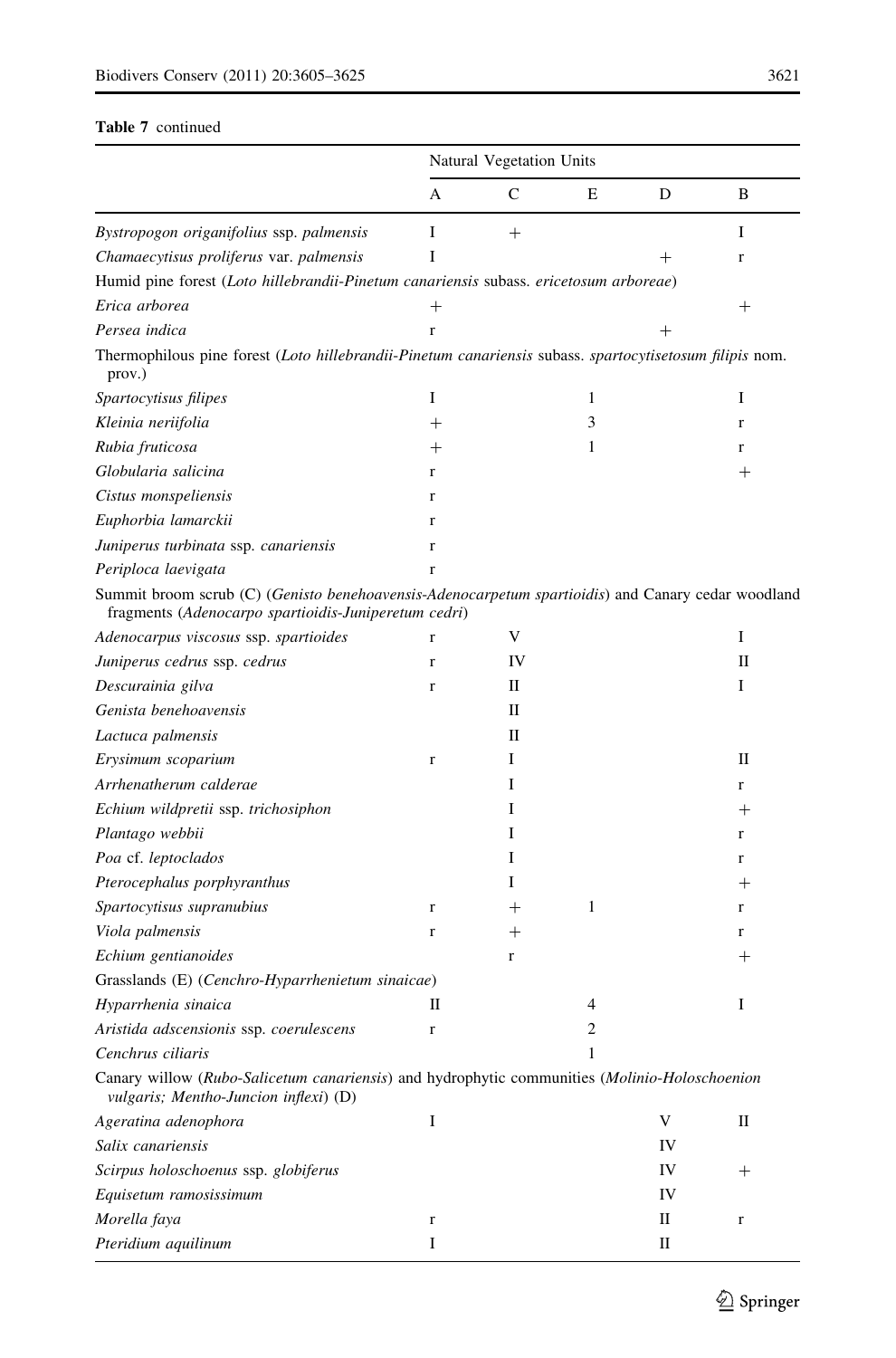# Table 7 continued

|                                                          | Natural Vegetation Units |         |              |        |             |  |
|----------------------------------------------------------|--------------------------|---------|--------------|--------|-------------|--|
|                                                          | А                        | C       | Е            | D      | B           |  |
| Mentha longifolia                                        |                          |         |              | П      |             |  |
| Rorippa nasturtium-aquaticum                             |                          |         |              | Ι      |             |  |
| Dittrichia viscosa                                       |                          |         | $\mathbf{1}$ | $^{+}$ |             |  |
| Veronica anagallis-aquatica                              |                          |         |              | $^{+}$ |             |  |
| Rock communities (B) (Soncho-Aeonion; Greenovion aureae) |                          |         |              |        |             |  |
| Greenovia diplocycla                                     | r                        |         |              |        | V           |  |
| Senecio palmensis                                        | $\mathbf r$              |         |              |        | IV          |  |
| Pimpinella dendrotragium                                 | r                        | $^{+}$  |              |        | Ш           |  |
| Tolpis calderae                                          | $\mathbf r$              | I       |              |        | Ш           |  |
| Aeonium canariense                                       | r                        |         |              |        | Ш           |  |
| Carlina falcata                                          | r                        |         |              |        | Ш           |  |
| Sonchus hierrensis var. benehoavensis                    | I                        |         |              |        | Ш           |  |
| Lobularia canariensis ssp. palmensis                     |                          |         |              |        | Ш           |  |
| Aeonium davidbramwellii                                  | $\mathbf r$              |         |              |        | П           |  |
| Argyranthemum haouarytheum                               | r                        |         |              |        | П           |  |
| Teline stenopetala ssp. sericea                          | r                        | $\bf r$ |              | $^{+}$ | П           |  |
| Festuca agustinii                                        | r                        | I       |              |        | П           |  |
| Micromeria lasiophylla ssp. palmensis                    | $\mathbf r$              | П       |              |        | П           |  |
| Echium webbii                                            | r                        |         |              |        | П           |  |
| Paronychia canariensis                                   | $^{+}$                   |         |              |        | П           |  |
| Sideritis barbellata                                     | r                        |         |              |        | П           |  |
| Silene italica                                           | r                        |         |              |        | П           |  |
| Tolpis grex lagopoda                                     |                          |         |              |        | П           |  |
| Andryala webbii                                          | $^{+}$                   |         |              | $^+$   | Ι           |  |
| Phagnalon saxatile                                       | $^+$                     |         | 2            |        | I           |  |
| Phyllis nobla                                            | r                        |         |              | $^{+}$ | I           |  |
| Asplenium onopteris                                      | r                        |         |              |        | Ι           |  |
| Davallia canariensis                                     | r                        |         |              |        | Ι           |  |
| Polypodium macaronesicum                                 | r                        |         |              |        | L           |  |
| Tinguarra cervariaefolia                                 | r                        |         |              |        | L           |  |
| Gonospermum canariense                                   | r                        |         |              | $^+$   | $^+$        |  |
| Rosa canina                                              |                          | r       |              | $^{+}$ | $^+$        |  |
| Cerastium sventenii                                      |                          | r       |              |        |             |  |
| Pericallis papyracea                                     | r                        |         |              |        | $^{+}$      |  |
| Ceropegia dichotoma ssp. dichotoma                       | $\mathbf r$              |         |              |        | $\mathbf r$ |  |
| Dactylis smithii                                         | r                        |         |              |        | $\mathbf r$ |  |
| Companion species                                        |                          |         |              |        |             |  |
| Hypericum grandifolium                                   | r                        | $\bf I$ |              | П      | $^{+}$      |  |
| Rumex lunaria                                            | $^{+}$                   |         | 2            | $^{+}$ | П           |  |
| Lavandula canariensis                                    | $^+$                     |         | 3            |        | П           |  |
| Micromeria herpyllomorpha                                | Ι                        |         | 2            |        | $\rm III$   |  |
| Asphodelus ramosus ssp. distalis                         | $^+$                     |         |              |        |             |  |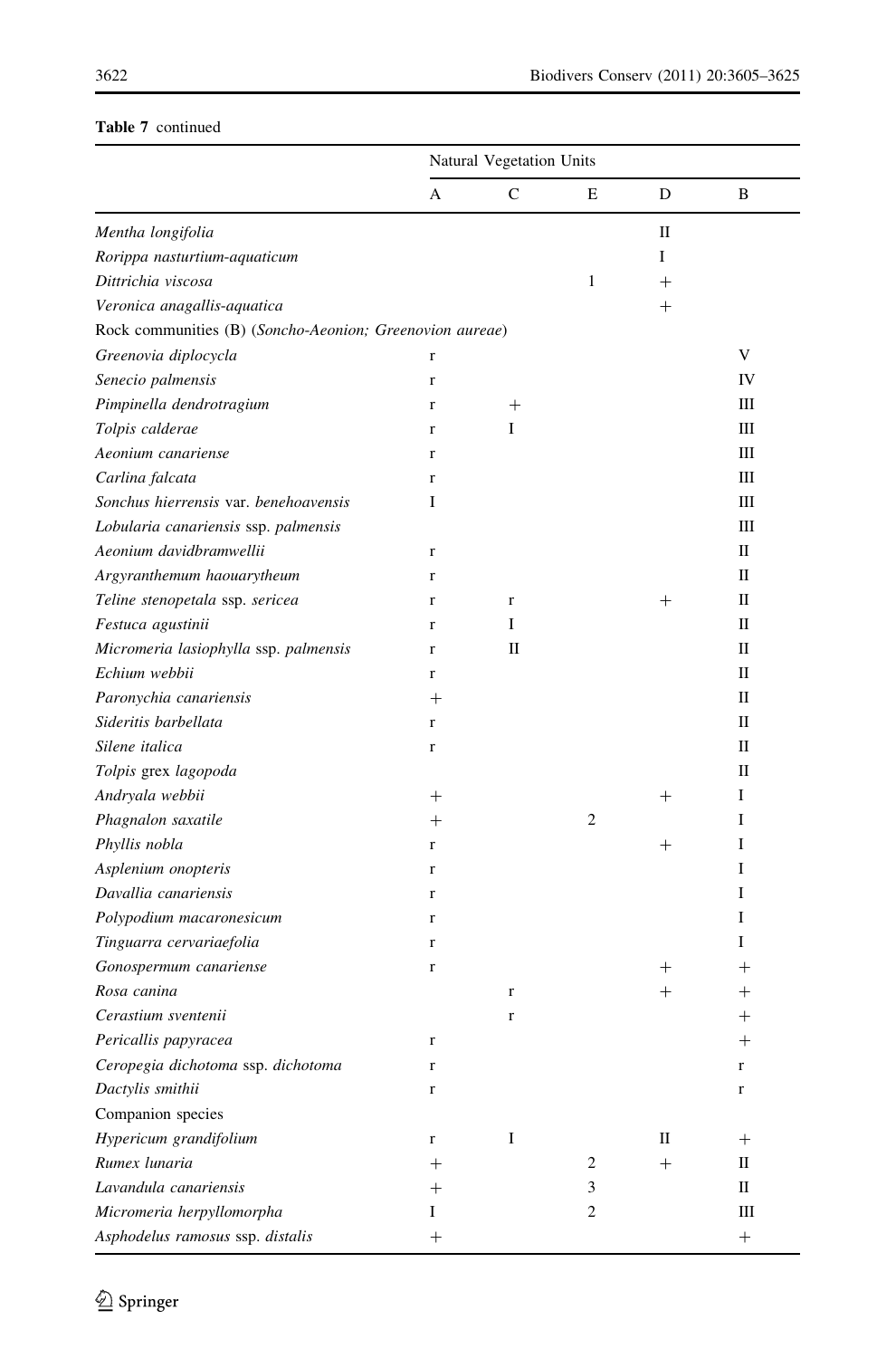#### <span id="page-18-0"></span>Table 7 continued

|                          | Natural Vegetation Units |   |   |                 |   |  |  |  |
|--------------------------|--------------------------|---|---|-----------------|---|--|--|--|
|                          | А                        | C | E | Ð               | B |  |  |  |
| Bromus tectorum          |                          |   |   |                 |   |  |  |  |
| Chenopodium ambrosioides |                          |   |   | $^{\mathrm{+}}$ | r |  |  |  |
| Hypericum canariensis    |                          | ┿ |   |                 | Н |  |  |  |
| Hypochoeris cf. glabra   |                          |   |   | ┿               | r |  |  |  |
| Opuntia tomentosa        | r                        |   |   |                 |   |  |  |  |
| Vulpia myuros            |                          |   |   |                 |   |  |  |  |

Other taxa. In A Adenocarpus foliolosus  $\times$  viscosus (r), Cicer canariense (r), Polycarpaea aristata (r), Todaroa aurea ssp. suaveolens  $(r)$ ; in C Lactuca viminea  $(+)$ , Nepeta teydea  $(r)$ ; in D Adiantum capillusveneris (II), Pteris vittata (II), Brachypodium sylvaticum (I), Epilobium hirsutum (I), Polypogon viridis (I), Arundo donax (+), Pennisetum setaceum (+), Ricinus communis (+); in B Arabis caucasica (II), Descurainia millefolia (II), Reichardia ligulata (II), Polycarpaea smithii (I), Aeonium spathulatum (I), Notholaena marantae (I), Todaroa montana (I), Adiantum reniforme (+), Aichryson laxum (+), Asplenium trichomanes (?), Bupleurum salicifolium ssp. aciphyllum (?), Aeonium arboreum (r), Aichryson cf. palmense (r), Asplenium septentrionale (r), Bencomia caudata (r), Ceterach aureum (r), Cheirolophus arboreus (r), Convolvulus floridus (r), Cosentinia vellea ssp. bivalens (r), Hypericum grex grandifolium (r), Monanthes polyphylla (r), Opuntia maxima (r), Pancratium canariense (r), Rumex maderensis (r), Sorbus aria (r), Umbilicus gaditanus (r), Umbilicus heylandianus (r)

#### References

Acebes JR, León MC, Rodríguez ML, Del Arco MJ, García-Gallo A, Pérez-de-Paz PL, Rodríguez-Delgado O, Martín VE, Wildpret W (2010) Pteridophyta, Spermatophyta. In: Arechavaleta M, Rodríguez S, Zurita N, García A (eds) Lista de especies silvestres de Canarias. Hongos plantas y animales terrestres. Gobierno de Canarias, Tenerife, pp 119–172

Afonso L (ed) (1988) Geografı´a de Canarias 2nd edn. Interinsular Canaria, SC de Tenerife

- Alcaraz FJ (1999) Manual de Teoría y Práctica de Geobotánica. ICE, Universidad de Murcia, Spain
- Bartolomé C, Álvarez J, Vaquero J, Costa M, Casermeiro MA, Giraldo J, Zamora J (2005) Los tipos de hábitat de interés comunitario de España. Guía básica. Ministerio de Medio Ambiente, Madrid
- Biondi E, Feoli F, Zuccarello V (2004) Modelling environmental responses of plant associations: a review of some critical concepts in vegetation study. Crit Rev Plant Sci 23(2):149–156
- Biondi E, Casavecchia S, Pesaro S (2011) Phytosociological synreleves plant and landscape mapping: from theory to practice. Plant Biosys 145(2):261–273
- Blasi C, Capotorti G, Frondoni R (2005) Defining and mapping typological models at the landscape scale. Plant Biosys 139(2):155–163
- Braun-Blanquet J (1979) Fitosociología. Bases para el Estudio de las Comunidades Vegetales. Blume, Madrid
- Carracedo JC (1980) Geología. Atlas básico de Canarias. Interinsular Canaria, Barcelona, pp 17–27
- Carracedo JC, Badiola R, Guillou H, de-la-Nuez H, Pérez-Torrado FJ (2001) Geology and volcanology of La Palma and El Hierro, western Canaries. Estud Geol 57:175–273
- Ceballos L, Ortuño F (1976) Estudio sobre la Vegetación y la Flora Forestal de las Canarias occidentales. Reedición corregida. Excmo. Cabildo Insular de Tenerife, Santa Cruz de Tenerife
- Clarke KR (1993) Non-parametric multivariate analyses of changes in community structure. Aust J Ecol 18:117–143
- Gobierno de Canarias (2000) Decreto 1/2000, de 8 de mayo, por el que se aprueba el Texto Refundido de las Leyes de Ordenación del Territorio de Canarias y de Espacios Naturales de Canarias. Boletín Oficial de Canarias 60:5989–6307
- Gobierno de Canarias (2005) Decreto 27/2005, de 1 de marzo, por el que se aprueba el Plan Rector de Uso y Gestión del Parque Nacional de la Caldera de Taburiente. Boletín Oficial de Canarias 52:4106–4139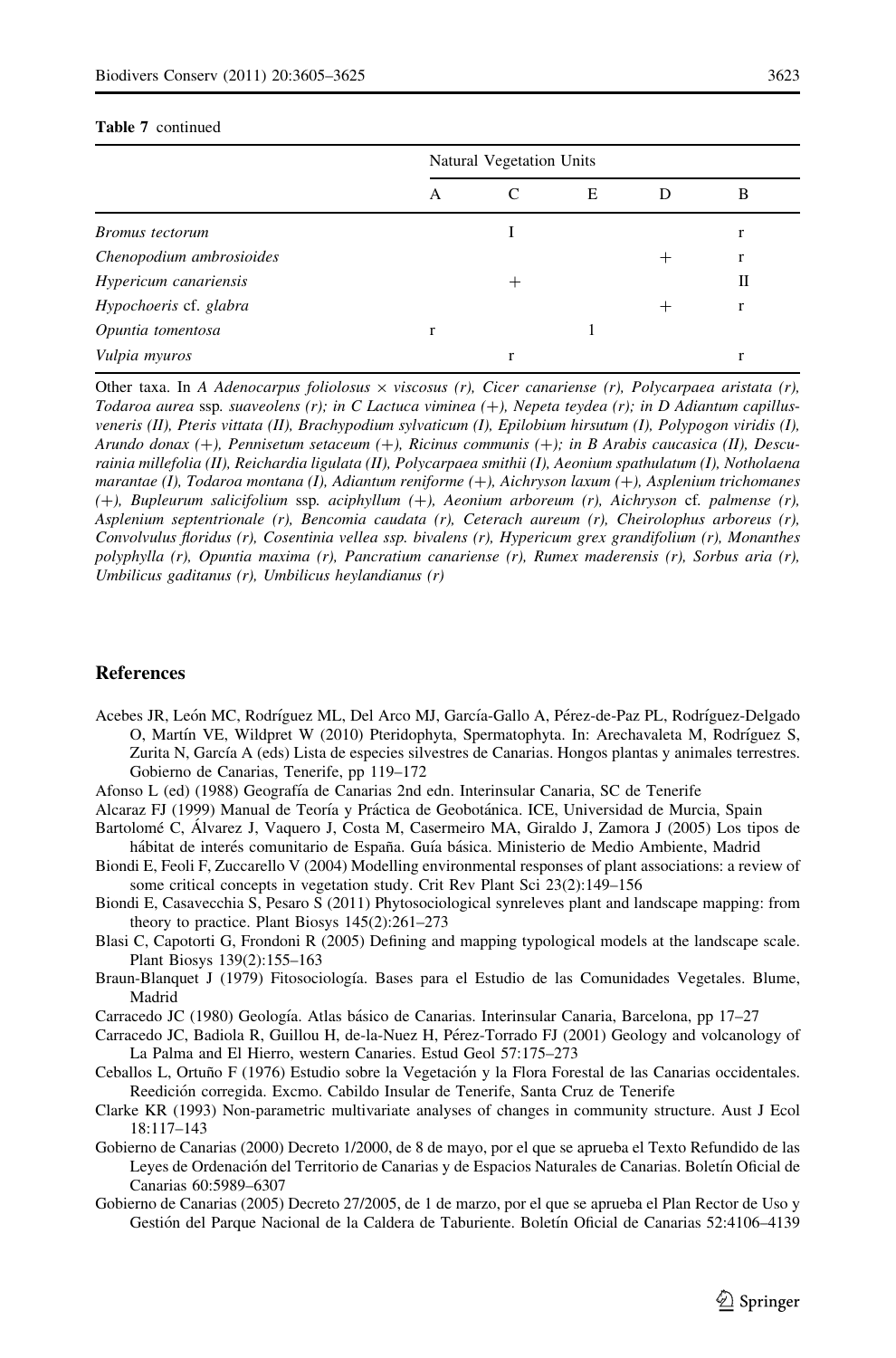<span id="page-19-0"></span>Gobierno de Canarias (2011) Decreto 70/2011, de 11 de marzo, por el que se crea la Red Canaria de Parques Nacionales. Boletín Oficial de Canarias 59:6094-6100

- Gobierno de España (1981) Ley 4/1981 de 25 de de reclasificación del Parque Nacional de la Caldera de Taburiente. Boletín Oficial del Estado 90:8153-8155
- Del Arco MJ (1982) Sobre la presencia de Genista L en la isla de La Palma (I. Canarias): Genista benehoavensis (Bolle ex Svent.) M. del Arco, comb. nov. (Fabaceae-Genisteae). Vieraea 11:267–282
- Del Arco MJ, Acebes JR, Pérez-de-Paz PL, Marrero MC (1999) Bioclimatology and climatophilous vegetation of Hierro (part 2) and La Palma (Canary Islands). Phytocoenologia 29(2):253–290
- Del Arco MJ, Wildpret W, Pérez-de-Paz PL, Rodríguez-Delgado O, Acebes JR, García-Gallo A, Martín VE, Reyes-Betancort JA, Salas M, Bermejo JA, González R, Cabrera MV, García S (2006) Mapa de Vegetación de Canarias. GRAFCAN, Santa Cruz de Tenerife
- Del Arco MJ, Garzón-Machado V, Pérez-de-Paz PL (2009) Estudio bioclimático del Parque Nacional de la Caldera de Taburiente. La Palma. Islas Canarias. Poster presented at the XXII Jornadas Internacionales de Fitosociología: Bioclima Mediterráneo y Vegetación, University of Alicante, pp 23–25
- Del Arco MJ, González R, Garzón-Machado V, Pizarro B (2010) Actual and potential natural vegetation on the Canary Islands and its conservation status. Biodivers Conserv 19:3089–3140
- Dias E, Melo C (2010) Factors influencing the distribution of Azorean mountain vegetation: implications for nature conservation. Biodivers Conserv 19:3311–3326
- Elkie PC, Rempel RS, Carr AP (1999) Patch analyst user's manual, a tool for quantifying landscape structure. Northeast Science & Technology, Ontario
- Environmental Systems Research Institute (2006) ESRI ArcGIS 9.2, Environmental Systems Research Institute Ltd., USA
- Faber-Langendoen D, Aaseng N, Hop K, Lew-Smith M, Drake J (2007) Vegetation classification, mapping, and monitoring at Voyageurs national park, Minnesota: an application of the U.S. national vegetation classification. Appl Veg Sci 10:361–374
- Francisco-Ortega J, Santos-Guerra A, Bacallado JJ (2009) Canary Islands, Biology. In: Gillespie RG, Clague DA (eds) Encyclopedia of Islands. University of California Press, Berkeley, pp 127–133
- Franklin J (1995) Predictive vegetation mapping: geographic modelling of biospatial patterns in relation to environmental gradients. Prog Phys Geogr 19(4):474–499
- Garzón-Machado V, González-Mancebo JM, Palomares-Martínez A, Acevedo-Rodríguez A, Fernández-Palacios JM, Del Arco MJ, Pérez-de-Paz PL (2010) Strong negative effect of alien herbivores on endemic legumes of the Canary pine forest. Biol Conserv 143:2685–2694
- GRAFCAN (2009) Cartogra´fica de Canarias S.A. [http://www.grafcan.com.](http://www.grafcan.com) Cited 19 Sep 2010
- Hoagland B (2000) The vegetation of Oklahoma: a classification for landscape mapping and conservation planning. Southw Natural 45(4):385–420
- Höllermann PW (1978) Geoecological aspects of the upper timberline in Tenerife, Canary Islands. Arctic Alpine Res 10:365–382
- Lepš J, Smilauer P (2003) Multivariate analysis of ecological data using canoco. University Press, Cambridge
- Martín VE, Wildpret W, Del Arco MJ, Pérez-de-Paz PL, Hernández B, Rodríguez-Delgado O, Acebes JR, Gallo AG (2007) Estudio Bioclimático y Fitocenótico comparativo de la alta cumbre canaria: Tenerife-La Palma, Islas Canarias. Phytocoenologia 37:663–697
- Médail F, Quézel P (1997) Hot-spots analysis for conservation of plant biodiversity in the Mediterranean Basin. Ann Missouri Bot Gard 84:112–127
- Millar C (1996) Impact of the Eocene on the evolution of Pinus L. Ann Missouri Bot Gard 80:471–498
- Moreno JC (ed) (2008) Lista Roja 2008 de la flora vascular española. Dirección General de Medio Natural y Política Forestal, Madrid
- Mwavu EN, Witkowski ETF, Mucina L (2008) Plant communities of a semi-deciduous tropical rainforest in north-western Uganda: role of soil and anthropogenic factors. Phytocoenologia 38(3):193–211
- Myers N, Mittermeier RA, Mittermeier CG, Da Fonseca GAB, Kent J (2000) Biodiversity hotspots for conservation priorities. Nature 403:853–858
- Palomares A (2004) Flora Amenazada. In: García Canseco V (Coord.) Parque Nacional de la Caldera de Taburiente. Canseco editores. pp 129–142
- Pérez-de-Paz PL, Del Arco MJ, Rodríguez-Delgado O, Acebes JR, Marrero MV, Wildpret W (1994) Atlas Cartográfico de los pinares canarios: III. La Palma. Viceconsejería de Medio Ambiente. Gobierno de Canarias La Palma, Santa Cruz de Tenerife
- Pérez-de-Paz PL, García-Gallo A, Heene A (1999) Control y erradicación del "rabo-gato" (Pennisetum setaceum) en la isla de La Palma. Excmo. Cabildo Insular de La Palma, Sta. Cruz de la Palma
- Reyes-Betancort A, Santos A, Rosana I, Humphries CJ, Carine MA (2008) Diversity, rarity and the evolution and conservation of the Canary Islands endemic flora. An Jard Bot Madrid 65(1):25–45